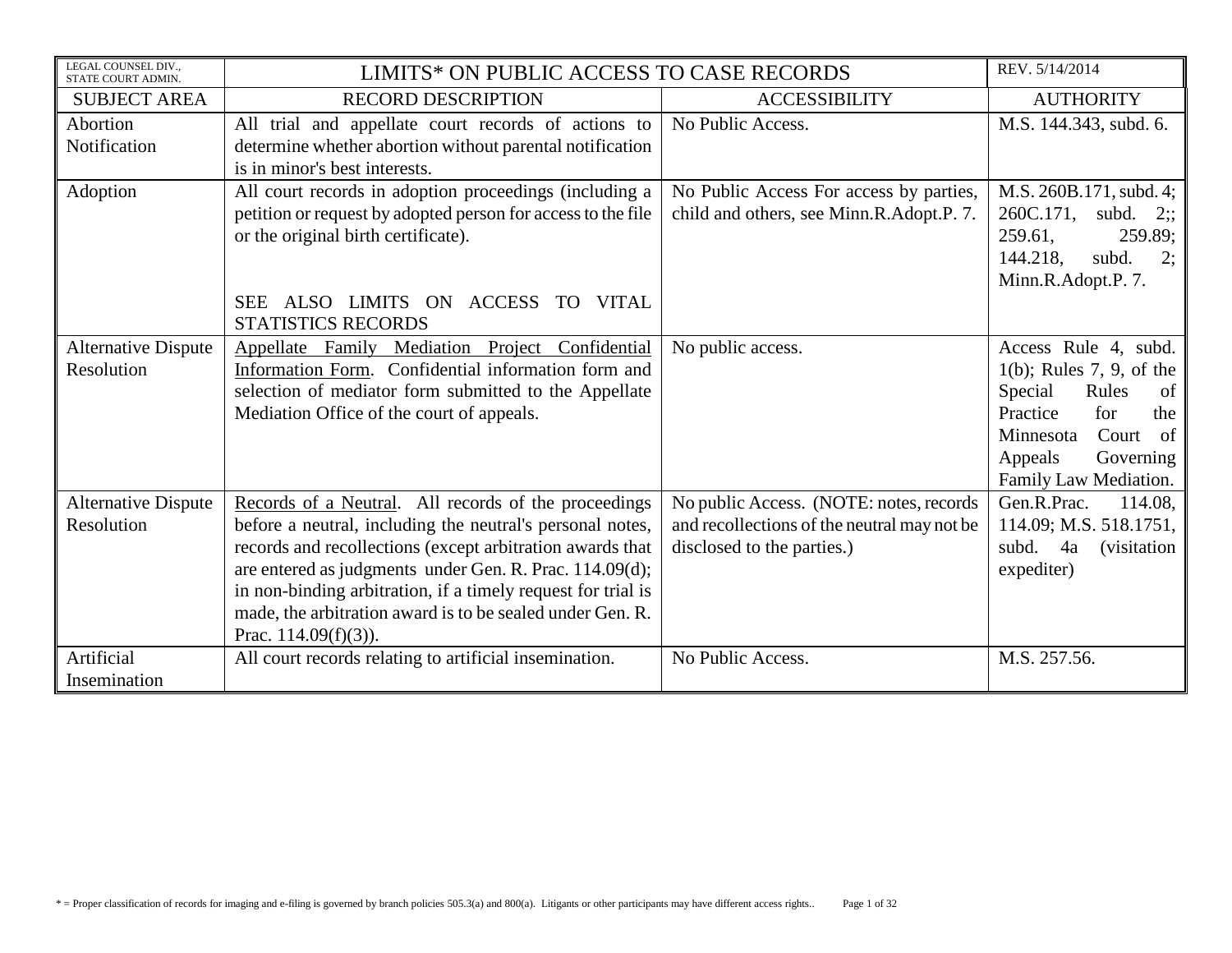| LEGAL COUNSEL DIV<br>STATE COURT ADMIN. | LIMITS* ON PUBLIC ACCESS TO CASE RECORDS                       |                      | REV. 5/14/2014     |
|-----------------------------------------|----------------------------------------------------------------|----------------------|--------------------|
| <b>SUBJECT AREA</b>                     | <b>RECORD DESCRIPTION</b>                                      | <b>ACCESSIBILITY</b> | <b>AUTHORITY</b>   |
| <b>Child Protection</b>                 | All juvenile court child protection case records filed         | No public access.    | Minn.R.Juv.Prot.P. |
|                                         | before June 28, 1998, in the pilot project sites (Goodhue)     |                      | 8.02, subd. 1      |
|                                         | and LeSueur (First Judicial District); Houston (Third          |                      |                    |
|                                         | Judicial District); Hennepin (Fourth Judicial District);       |                      |                    |
|                                         | Watonwan (Fifth Judicial District); St. Louis—Virginia         |                      |                    |
|                                         | (Sixth Judicial District); Clay (Seventh Judicial District);   |                      |                    |
|                                         | Stevens (Eighth Judicial District); Marshall, Pennington,      |                      |                    |
|                                         | and Red Lake (Ninth Judicial District); and Chisago            |                      |                    |
|                                         | (Tenth Judicial District). NOTE: the filing referred to is     |                      |                    |
|                                         | the filing of individual documents or records, not the         |                      |                    |
|                                         | initial filing of the case. In some instances this will result |                      |                    |
|                                         | in a mixture of publicly accessible and inaccessible           |                      |                    |
|                                         | records within a single file.                                  |                      |                    |
| <b>Child Protection</b>                 | All juvenile child protection case records filed before        | No public access.    | Minn.R.Juv.Prot.P. |
|                                         | July 1, 2002 in sites that were NOT part of the pilot          |                      | 8.02, subd. 2      |
|                                         | project (see previous frame for list of pilot project sites).  |                      |                    |
|                                         | NOTE: the filing referred to is the filing of individual       |                      |                    |
|                                         | documents or records, not the initial filing of the case. In   |                      |                    |
|                                         | some instances this will result in a mixture of publicly       |                      |                    |
|                                         | accessible and inaccessible records within a single file.      |                      |                    |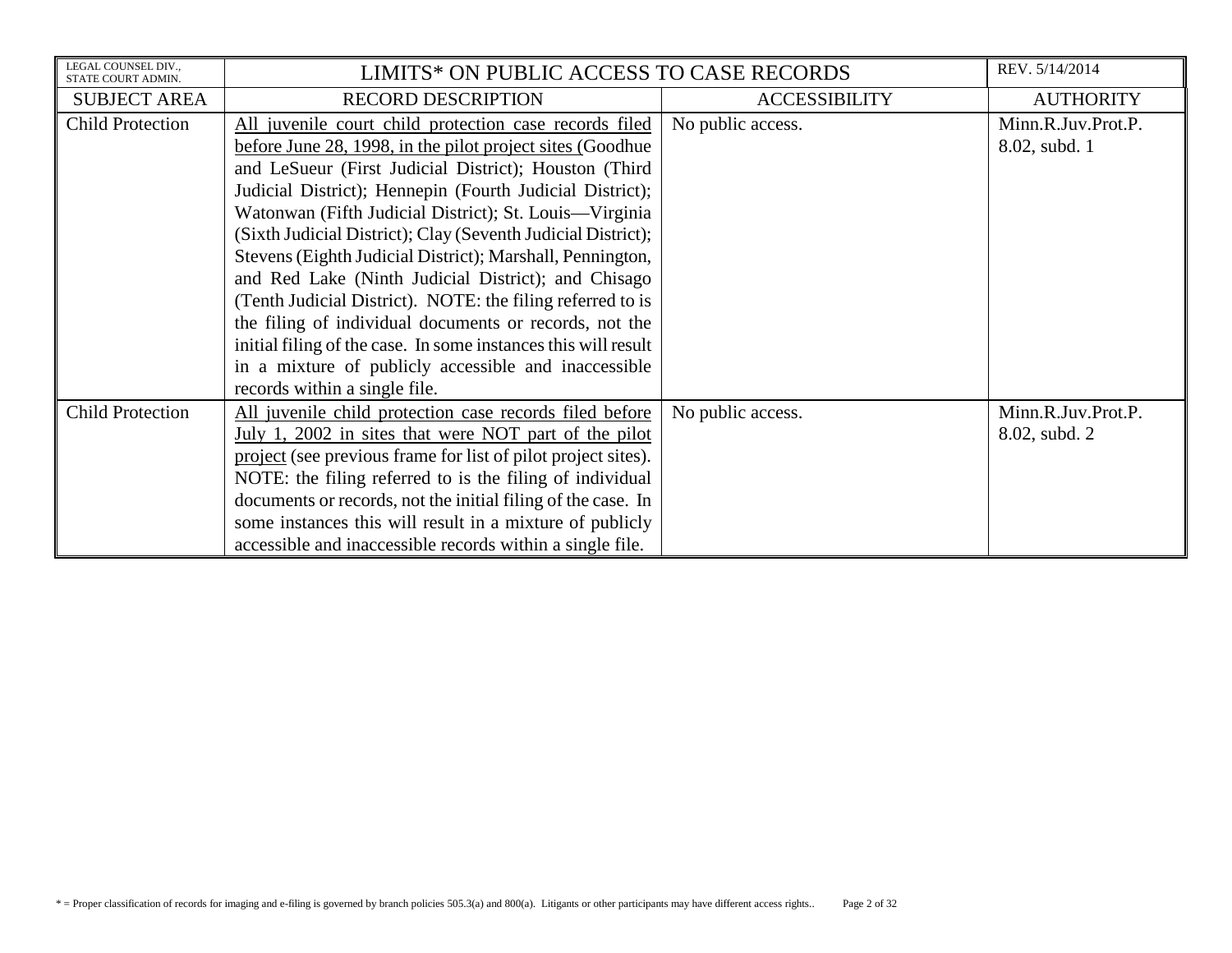| LEGAL COUNSEL DIV.,<br>STATE COURT ADMIN. | LIMITS* ON PUBLIC ACCESS TO CASE RECORDS                                                                                  |                                                                                                                                                                                                                                                                                                                                                                                                                                                                                                                                                                                                                                                                                                                                                                                                                                                                                                                                                                                                                                                            | REV. 5/14/2014          |
|-------------------------------------------|---------------------------------------------------------------------------------------------------------------------------|------------------------------------------------------------------------------------------------------------------------------------------------------------------------------------------------------------------------------------------------------------------------------------------------------------------------------------------------------------------------------------------------------------------------------------------------------------------------------------------------------------------------------------------------------------------------------------------------------------------------------------------------------------------------------------------------------------------------------------------------------------------------------------------------------------------------------------------------------------------------------------------------------------------------------------------------------------------------------------------------------------------------------------------------------------|-------------------------|
| <b>SUBJECT AREA</b>                       | <b>RECORD DESCRIPTION</b>                                                                                                 | <b>ACCESSIBILITY</b>                                                                                                                                                                                                                                                                                                                                                                                                                                                                                                                                                                                                                                                                                                                                                                                                                                                                                                                                                                                                                                       | <b>AUTHORITY</b>        |
| <b>Child Protection</b>                   | Electronic Records. Juvenile child protection records<br>maintained in electronic format in court information<br>systems. | No direct public access to information in<br>electronic format unless expressly<br>authorized by the court (e.g., by court<br>order).<br>This is designed to preclude<br>widespread distribution of case records<br>about children into larger, private databases<br>that could be used to discriminate against<br>children for insurance, employment, and<br>This concern also<br>other purposes.<br>underlies the requirement in rule 8.08 that<br>case titles in the petition and other<br>documents include only the names of the<br>parent or other legal custodian or legal<br>guardian, and exclude the names or initials<br>of the children. Courts may by court order,<br>but are not required to, prepare and release<br>to the public appropriate electronic formats<br>such as calendars that identify cases by the<br>appropriate caption. The prohibition on<br>direct public access to electronic formats<br>does not prohibit disclosure of print outs<br>from computer, such as MNCIS register<br>of actions, provided information in the | Minn.R.Juv.Prot.P. 8.06 |
|                                           |                                                                                                                           | print out is not otherwise off limits to the<br>public (see other frames regarding Child                                                                                                                                                                                                                                                                                                                                                                                                                                                                                                                                                                                                                                                                                                                                                                                                                                                                                                                                                                   |                         |
|                                           |                                                                                                                           | Protection records).                                                                                                                                                                                                                                                                                                                                                                                                                                                                                                                                                                                                                                                                                                                                                                                                                                                                                                                                                                                                                                       |                         |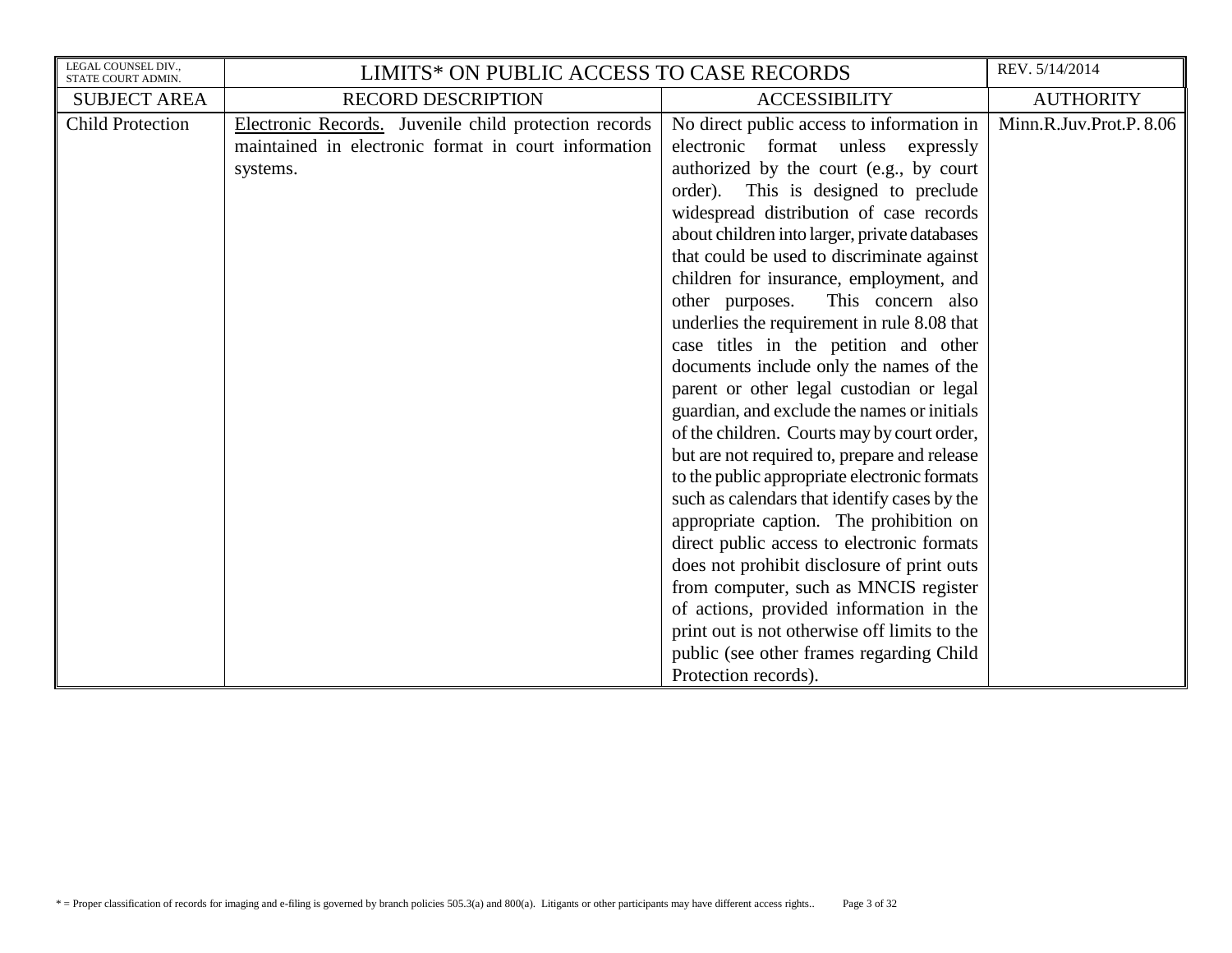| LEGAL COUNSEL DIV.,<br>STATE COURT ADMIN. | LIMITS* ON PUBLIC ACCESS TO CASE RECORDS                   |                                                      | REV. 5/14/2014           |
|-------------------------------------------|------------------------------------------------------------|------------------------------------------------------|--------------------------|
| <b>SUBJECT AREA</b>                       | <b>RECORD DESCRIPTION</b>                                  | <b>ACCESSIBILITY</b>                                 | <b>AUTHORITY</b>         |
| <b>Child Protection</b>                   | Specific juvenile child protection records (filed after    | No public access unless admitted into                | Minn.R.Juv.Prot.P.       |
|                                           | effective date; see above frames for effective dates for   | evidence at a hearing or trial without a             | 8.04; 8.05; 16.01, subd. |
|                                           | pilot and non-pilot counties):                             | protective order. An exhibit that has been           | $1; 33.02$ , subd. 6.    |
|                                           | official transcripts of testimony taken<br>(a)             | offered, but not expressly admitted by the           |                          |
|                                           | during portions of proceedings that are closed by the      | court, does not become accessible to the             |                          |
|                                           | presiding judge;                                           | public under Rule 8.05. Exhibits admitted            |                          |
|                                           | audio tapes or video tapes of a child<br>(b)               | during a trial or hearing are only those             |                          |
|                                           | alleging or describing physical abuse, sexual abuse, or    | exhibits that have been both offered into            |                          |
|                                           | neglect of any child;                                      | evidence and admitted by the court in a              |                          |
|                                           | victim's' statements;<br>(c)                               | testimonial-type proceeding. These must be           |                          |
|                                           | portions of juvenile protection case<br>(d)                | distinguished from items that are merely             |                          |
|                                           | records that identify reporters of abuse or neglect;       | attached as exhibits to a petition or other          |                          |
|                                           | HIV test results;<br>(e)                                   | publicly accessible document. Merely                 |                          |
|                                           | (f)<br>medical records, chemical dependency                | attaching something as an "exhibit" to               |                          |
|                                           | evaluations and records, psychological evaluations and     | another filed document does not render the           |                          |
|                                           | records, and psychiatric evaluations and records;          | "exhibit" accessible to the public.                  |                          |
|                                           | sexual offender treatment program<br>(g)                   |                                                      |                          |
|                                           | reports;                                                   | NOTE: Under R.Juv.Prot.P. 8.04, effective            |                          |
|                                           | portions of photographs that identify a<br>(h)             | 1-1-04, unless otherwise ordered by the              |                          |
|                                           | child;                                                     | court, the parties have access to items (a)          |                          |
|                                           | applications for ex parte emergency<br>(i)                 | through $(m)$ except items $(b)$ , $(d)$ and $(e)$ . |                          |
|                                           | protective custody orders, and any resulting orders, until | Whether a person is a party is determined            |                          |
|                                           | the hearing where all parties have an opportunity to be    | under R.Juv.Prot.P. 21; a person can be a            |                          |
|                                           | heard on the custody issue, provided that, if the order is | "participant" (defined in R.Juv.Prot.P. 22)          |                          |
|                                           | requested in a Child in Need of Protection or Services     | without being a "party." For item (o), the           |                          |
|                                           | (CHIPS) petition, only that portion of the petition that   | court may by order authorize disclosure of           |                          |
|                                           | requests the order shall be deemed to be the application   | address and telephone numbers upon notice            |                          |
|                                           | for purposes of this section (i);                          | and motion requesting such disclosure.               |                          |
|                                           | $(i) - (m)$ continued next frame                           |                                                      |                          |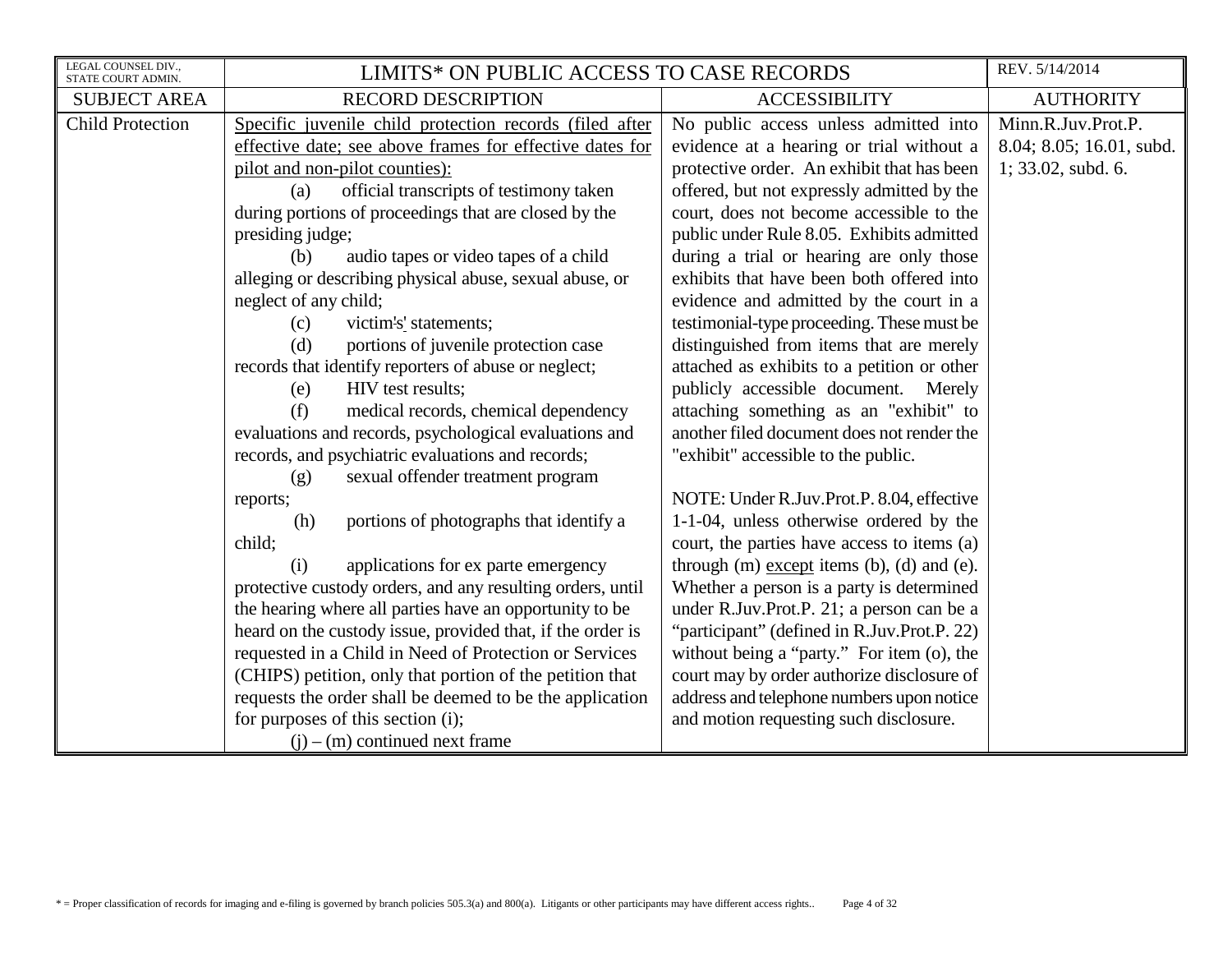| LEGAL COUNSEL DIV.,<br>STATE COURT ADMIN. | LIMITS* ON PUBLIC ACCESS TO CASE RECORDS                                                                                                                                                                                                                                                                                                                                                                                                                                                                                                                                                                                                                                                                                                                                                                                                                                                                                                                                                                                                                                                                                                                                                                          |                                                                                                                                                                                                                                                                                                                                                                                                                                                                                                                                                                                                                                                                                                                                                                                                                                                                                                                                                                                                                                                                                                                                                                                                                                                                                                                   | REV. 5/14/2014                                                          |
|-------------------------------------------|-------------------------------------------------------------------------------------------------------------------------------------------------------------------------------------------------------------------------------------------------------------------------------------------------------------------------------------------------------------------------------------------------------------------------------------------------------------------------------------------------------------------------------------------------------------------------------------------------------------------------------------------------------------------------------------------------------------------------------------------------------------------------------------------------------------------------------------------------------------------------------------------------------------------------------------------------------------------------------------------------------------------------------------------------------------------------------------------------------------------------------------------------------------------------------------------------------------------|-------------------------------------------------------------------------------------------------------------------------------------------------------------------------------------------------------------------------------------------------------------------------------------------------------------------------------------------------------------------------------------------------------------------------------------------------------------------------------------------------------------------------------------------------------------------------------------------------------------------------------------------------------------------------------------------------------------------------------------------------------------------------------------------------------------------------------------------------------------------------------------------------------------------------------------------------------------------------------------------------------------------------------------------------------------------------------------------------------------------------------------------------------------------------------------------------------------------------------------------------------------------------------------------------------------------|-------------------------------------------------------------------------|
| <b>SUBJECT AREA</b>                       | <b>RECORD DESCRIPTION</b>                                                                                                                                                                                                                                                                                                                                                                                                                                                                                                                                                                                                                                                                                                                                                                                                                                                                                                                                                                                                                                                                                                                                                                                         | <b>ACCESSIBILITY</b>                                                                                                                                                                                                                                                                                                                                                                                                                                                                                                                                                                                                                                                                                                                                                                                                                                                                                                                                                                                                                                                                                                                                                                                                                                                                                              | <b>AUTHORITY</b>                                                        |
| <b>Child Protection</b>                   | Specific juvenile child protection records, cont., (filed<br>after effective date; see above frames for effective dates<br>for pilot and non-pilot counties):<br>$(a) - (i)$ in previous frame<br>records or portions of records that<br>(i)<br>specifically identify a minor victim of an alleged or<br>adjudicated sexual assault;<br>notice of pending court proceedings<br>(k)<br>provided to an Indian tribe by the responsible social<br>services agency pursuant to 25 U.S.C. § 1912 (the Indian<br>Child Welfare Act);<br>records or portions of records which the<br>(1)<br>court in exceptional circumstances has deemed to be<br>inaccessible to the public; and<br>records or portions of records that identify<br>(m)<br>the name, address, home, or location of any shelter care or<br>foster care facility in which a child is placed pursuant to<br>emergency protective care placement, foster care<br>placement, pre-adoptive placement, adoptive placement, or<br>any other type of court ordered placement.<br>(n) separate information statement provided by a<br>party under R. Juv. Prot. P. 16.01, subd. 1, or 33.02, subd.<br>6, containing the party's address and/or telephone number. | No public access unless admitted into<br>evidence at a hearing or trial without a<br>protective order. An exhibit that has been<br>offered, but not expressly admitted by the<br>court, does not become accessible to the<br>public under Rule 8.05. Exhibits admitted<br>during a trial or hearing are only those<br>exhibits that have been both offered into<br>evidence and admitted by the court in a<br>testimonial-type proceeding. These must be<br>distinguished from items that are merely<br>attached as exhibits to a petition or other<br>publicly accessible document. Merely<br>attaching something as an "exhibit" to<br>another filed document does not render the<br>"exhibit" accessible to the public.<br>NOTE: Under R.Juv.Prot.P. 8.04, effective<br>1-1-04, unless otherwise ordered by the<br>court (see next panel), the parties have<br>access to items (a) through (m) except<br>items (b), (d) and (e). Whether a person is<br>a "party" is determined under R.Juv.Prot.P.<br>21; a person can be a "participant" (defined<br>in R.Juv.Prot.P. 22) without being a<br>"party." For item (n), the court may by<br>order authorize disclosure of address and<br>telephone<br>numbers<br>from<br>separate<br>information statement upon notice and<br>motion requesting such disclosure. | Minn.R.Juv.Prot.P.<br>8.04; 8.05; 16.01, subd.<br>$1; 33.02$ , subd. 6. |
| <b>Child Protection</b>                   | <b>Public Defender/Fee Waiver Applications. Applications</b><br>and evaluations submitted to the court for appointment<br>of, or waiver of fees related to, a public defender or other                                                                                                                                                                                                                                                                                                                                                                                                                                                                                                                                                                                                                                                                                                                                                                                                                                                                                                                                                                                                                            | No public access to public defender<br>applications; no public access to<br>remainder unless formally admitted into                                                                                                                                                                                                                                                                                                                                                                                                                                                                                                                                                                                                                                                                                                                                                                                                                                                                                                                                                                                                                                                                                                                                                                                               | M.S. $611.17$ , subd. $1(b)$<br>Access Rule 4, subd.1<br>(b).           |
|                                           | counsel, guardian ad litem, and to proceed in forma<br>pauperis under M.S. chapter 563.                                                                                                                                                                                                                                                                                                                                                                                                                                                                                                                                                                                                                                                                                                                                                                                                                                                                                                                                                                                                                                                                                                                           | evidence in a hearing or trial.                                                                                                                                                                                                                                                                                                                                                                                                                                                                                                                                                                                                                                                                                                                                                                                                                                                                                                                                                                                                                                                                                                                                                                                                                                                                                   |                                                                         |

\* = Proper classification of records for imaging and e-filing is governed by branch policies 505.3(a) and 800(a). Litigants or other participants may have different access rights.. Page 5 of 32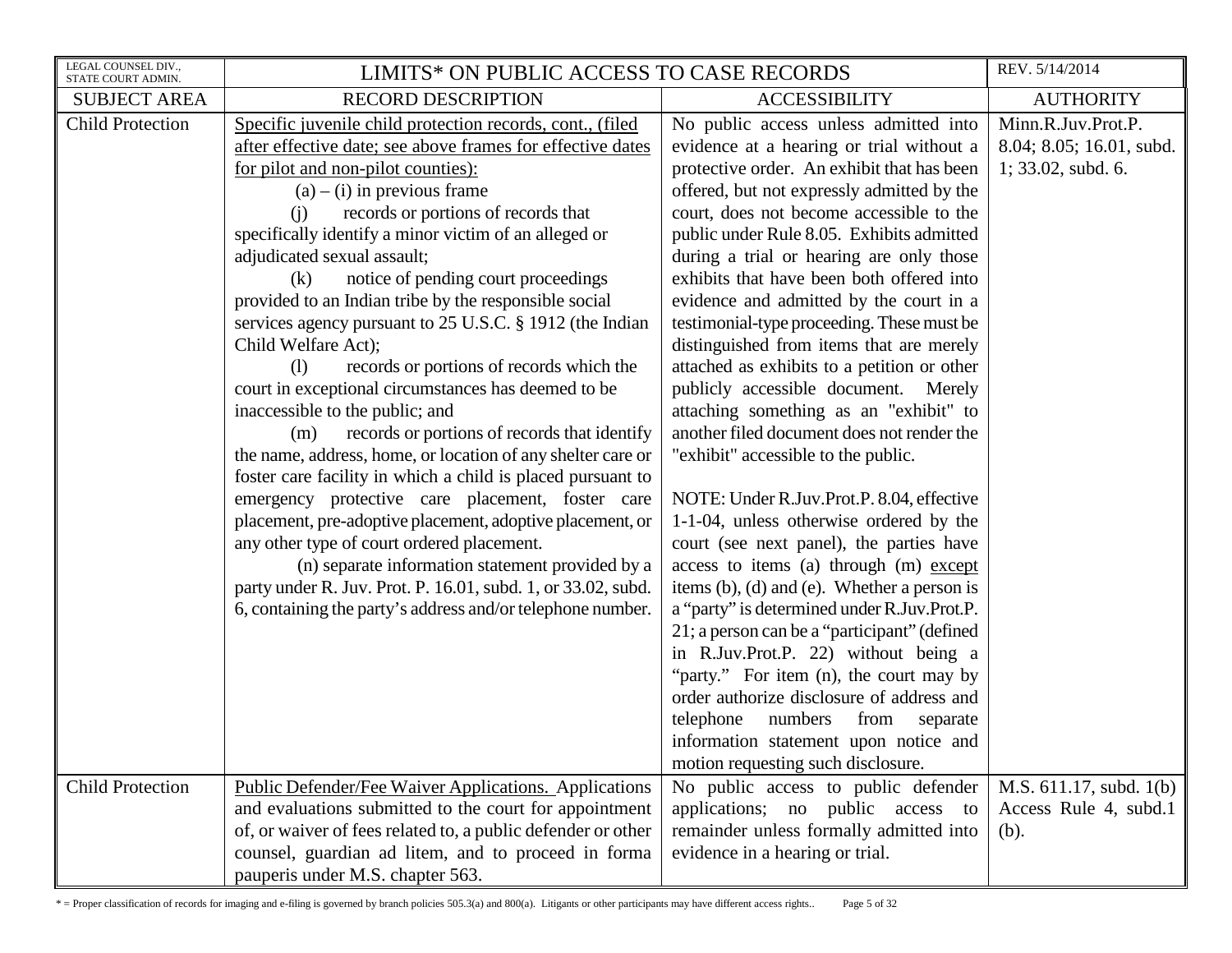| LEGAL COUNSEL DIV.,<br>STATE COURT ADMIN. | LIMITS* ON PUBLIC ACCESS TO CASE RECORDS                    |                                              | REV. 5/14/2014              |
|-------------------------------------------|-------------------------------------------------------------|----------------------------------------------|-----------------------------|
| <b>SUBJECT AREA</b>                       | <b>RECORD DESCRIPTION</b>                                   | <b>ACCESSIBILITY</b>                         | <b>AUTHORITY</b>            |
| <b>Child Protection</b>                   | Protective Order. Records and other information sealed      | No public access to the records that are     | Minn.R.Juv.Prot.P.          |
|                                           | by court order, but, effective 1-1-04, the protective order | sealed, but effective 1-1-04, the protective | 8.01, 8.07                  |
|                                           | itself is accessible to the public.                         | order itself is accessible to the public.    |                             |
|                                           |                                                             |                                              |                             |
|                                           |                                                             | NOTE: the court may also preclude access     |                             |
|                                           |                                                             | by a party pursuant to a protective order,   |                             |
|                                           |                                                             | so read the protective orders carefully.     |                             |
| <b>Child Protection</b>                   | Case Records on Appeal. Child protection case records       | The records are not redacted prior to        | Minn.R.Juv.P.<br>8.01       |
|                                           | to which access is restricted under Minn. R. Juv. Prot. P.  | transmission to the clerk of the appellate   | (effective Aug. $1, 2009$ ) |
|                                           | 8.04 (see above panels) are not redacted prior to           | courts. If the public requests access to the |                             |
|                                           | transmission to the clerk of the appellate courts. If the   | child protection case record during the      |                             |
|                                           | public requests access to the child protection case record  | appeal, the portion of the case record       |                             |
|                                           | during the appeal, the portion of the case record requested | requested will be returned to the trial      |                             |
|                                           | will be returned to the trial court for redaction prior to  | court for redaction prior to access. The     |                             |
|                                           | access. The appellate court may deny access to the child    | appellate court may deny access to the       |                             |
|                                           | protection case records during an appeal if providing       | child protection case records during an      |                             |
|                                           | access would unduly delay the conclusion of the appeal.     | appeal if providing access would unduly      |                             |
|                                           |                                                             | delay the conclusion of the appeal.          |                             |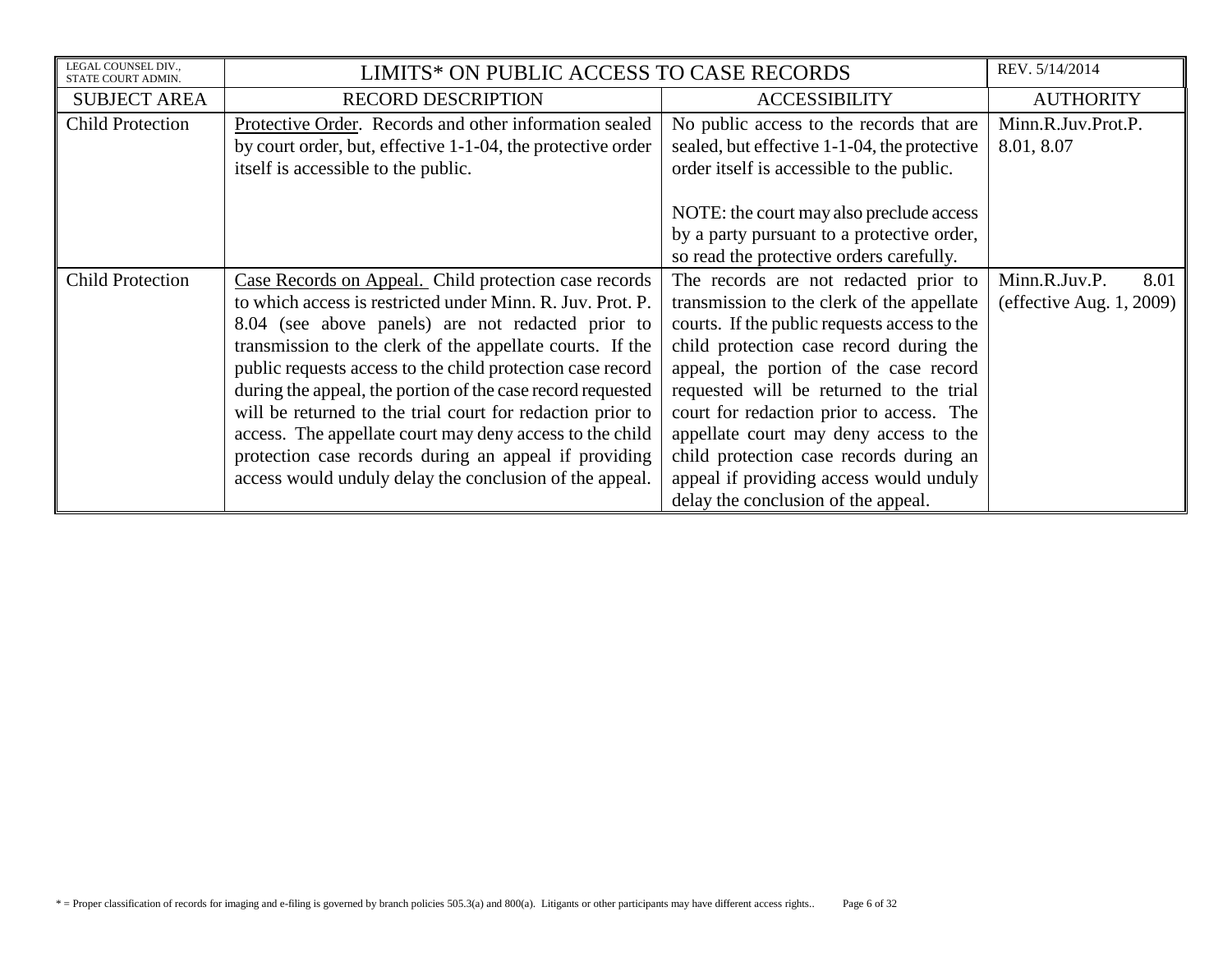| LEGAL COUNSEL DIV.,<br>STATE COURT ADMIN. | LIMITS* ON PUBLIC ACCESS TO CASE RECORDS                                                                                                                                                                                                                                                                                                                                                                                                                                                                                                                                                                                                                                                                                                                                    |                                                                                                                                                                                                                                                                                                                                                                                                                                                                                                                                                                                                                                                                                                                                                                                                                                                                                                                                         | REV. 5/14/2014                                                                                                                                                                                                                                                                                                |
|-------------------------------------------|-----------------------------------------------------------------------------------------------------------------------------------------------------------------------------------------------------------------------------------------------------------------------------------------------------------------------------------------------------------------------------------------------------------------------------------------------------------------------------------------------------------------------------------------------------------------------------------------------------------------------------------------------------------------------------------------------------------------------------------------------------------------------------|-----------------------------------------------------------------------------------------------------------------------------------------------------------------------------------------------------------------------------------------------------------------------------------------------------------------------------------------------------------------------------------------------------------------------------------------------------------------------------------------------------------------------------------------------------------------------------------------------------------------------------------------------------------------------------------------------------------------------------------------------------------------------------------------------------------------------------------------------------------------------------------------------------------------------------------------|---------------------------------------------------------------------------------------------------------------------------------------------------------------------------------------------------------------------------------------------------------------------------------------------------------------|
| <b>SUBJECT AREA</b>                       | <b>RECORD DESCRIPTION</b>                                                                                                                                                                                                                                                                                                                                                                                                                                                                                                                                                                                                                                                                                                                                                   | <b>ACCESSIBILITY</b>                                                                                                                                                                                                                                                                                                                                                                                                                                                                                                                                                                                                                                                                                                                                                                                                                                                                                                                    | <b>AUTHORITY</b>                                                                                                                                                                                                                                                                                              |
| Commitment                                | Medical Reports. Pre-petition screening report, court<br>appointed examiner's report, and all medical records.<br>SCAO has concluded that medical records includes 60-90<br>day reports and six month reports under M.S. 253B.12,<br>reports under Commitment Rule 23(d) and M.S.<br>253B.18, and 90 day reports relating to a conditional<br>release under M.S. 253B.095, and attachments to such<br>reports, whether they are submitted by medical personnel<br>or a case manager. Items submitted by a case manager<br>may also be prohibited from public disclosure as a court<br>services record under Access Rule 4, subd. 1(b) (see<br>Court Services Catch All, below).<br>Does not include notice of intent to revoke provisional<br>discharge under M.S. 253B.15. | No Public Access except by authorization<br>or express order of court.<br>NOTE: Access Rule 8, subd. 5, was<br>amended in 2005 to expressly permit<br>public access to documents (including<br>these medical records) that are formally<br>admitted into evidence in a testimonial<br>hearing or trial that is open to the public.<br>Whether a proceeding was open to the<br>public may need to be determined on a<br>case-by-case basis as Minn. Stat. §<br>253B.08, subd. 3 provides that "the<br>court may exclude any person not<br>necessary for the conduct of the<br>proceedings from the hearings except<br>any person requested to be present by<br>the proposed patient." Some courts<br>limit attendance at commitment<br>proceedings, thus, court staff must also<br>verify whether the proceeding in which<br>the medical record was formally<br>admitted into evidence was clearly open<br>to the entire general public. | Rules 13, 21(b), of the<br>Spec.R.Proc. Governing<br>Proceedings under the<br>MN Commitment and<br>Treatment Act (effective<br>$1/1/00$ ; see also Matter<br>of Jarvis, 433 N.W.2d<br>120 (Minn. App. 1988)<br>(Reports submitted by a<br>party to appellate court<br>in separate, confidential<br>appendix). |
| Commitment                                | Motion to Seal; Sealed Records.<br>Request to seal<br>commitment proceeding records, whether or not request<br>is granted, and if request is granted, any records sealed by<br>court order.                                                                                                                                                                                                                                                                                                                                                                                                                                                                                                                                                                                 | No Public Access.<br>NOTE: Be sure that register of actions on<br>public access mode does not disclose the<br>existence of the motion.                                                                                                                                                                                                                                                                                                                                                                                                                                                                                                                                                                                                                                                                                                                                                                                                  | M.S. 253B.23, subd. 9.                                                                                                                                                                                                                                                                                        |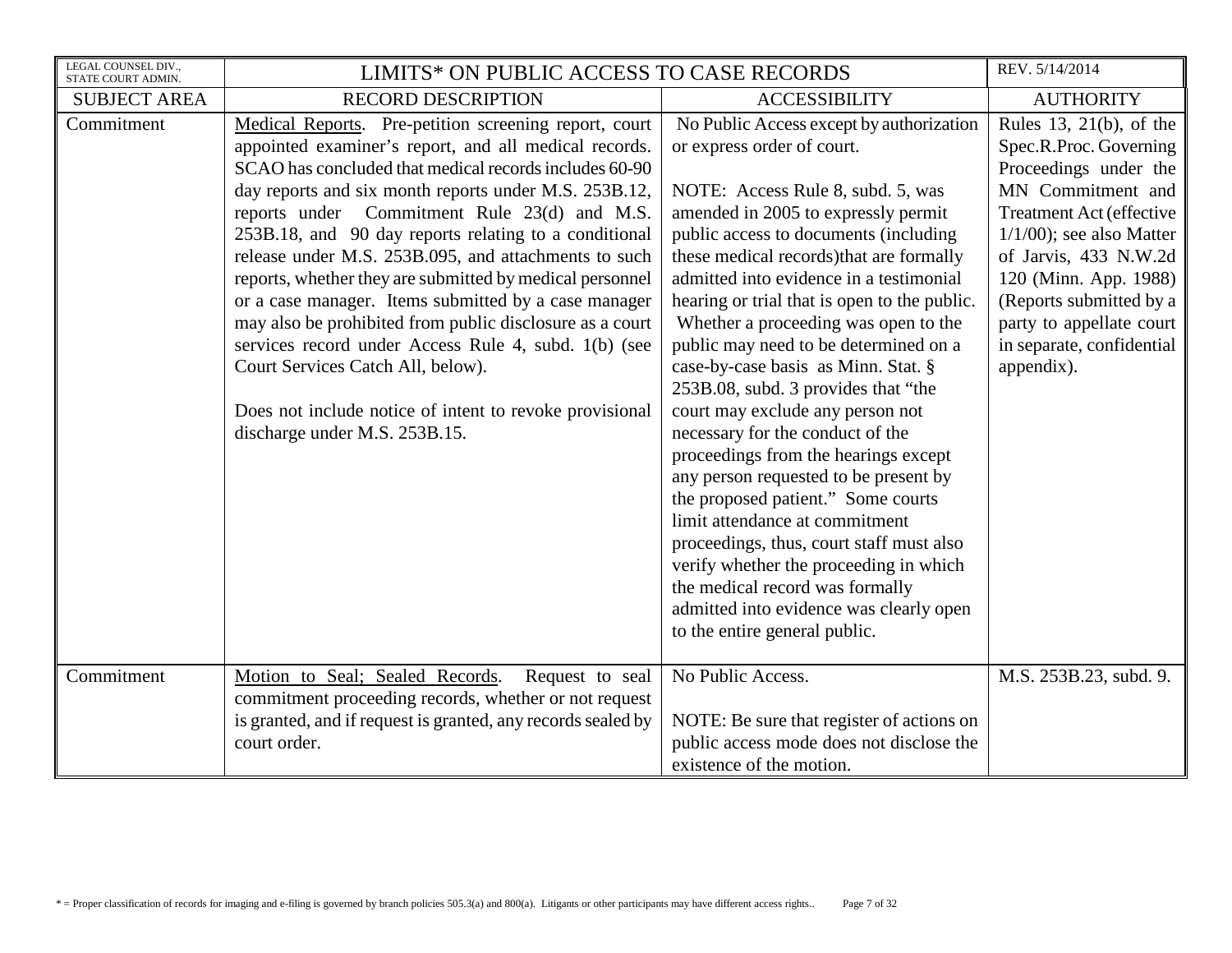| LEGAL COUNSEL DIV.,<br>STATE COURT ADMIN. | LIMITS* ON PUBLIC ACCESS TO CASE RECORDS                                                                                                                                                                                                                                                                                                                                                                                                                                                                                                                                 |                                                                                                                                                                                                                                                                                                                                                                                                     | REV. 5/14/2014                          |
|-------------------------------------------|--------------------------------------------------------------------------------------------------------------------------------------------------------------------------------------------------------------------------------------------------------------------------------------------------------------------------------------------------------------------------------------------------------------------------------------------------------------------------------------------------------------------------------------------------------------------------|-----------------------------------------------------------------------------------------------------------------------------------------------------------------------------------------------------------------------------------------------------------------------------------------------------------------------------------------------------------------------------------------------------|-----------------------------------------|
| <b>SUBJECT AREA</b>                       | <b>RECORD DESCRIPTION</b>                                                                                                                                                                                                                                                                                                                                                                                                                                                                                                                                                | <b>ACCESSIBILITY</b>                                                                                                                                                                                                                                                                                                                                                                                | <b>AUTHORITY</b>                        |
| Compulsory<br>Treatment                   | All court records of proceeding under M.S. 254.09 for<br>compulsory treatment of habitual narcotics user.                                                                                                                                                                                                                                                                                                                                                                                                                                                                | No Public Access. NOTE: M.S. 254.09 is<br>a specific type of proceeding. Unless the<br>documents (an affidavit and notice of<br>appearance are the initial pleadings in<br>M.S. 254.09 actions) cite M.S. 254.09, its<br>not a proceeding under M.S. 254.09 and<br>the confidentiality of M.S. 254.09 would<br>not apply. It appears that M.S. 254.09 has<br>become archaic and is now seldom used. | M.S. 254.09.                            |
| <b>Court Services</b>                     | Pre-Sentence Investigation Report. Report including<br>defendant's personal history, mental and physical exams,<br>criminal history, victim impact statement, sentencing<br>worksheet, criminal history reports, and the driving<br>record ("1045").                                                                                                                                                                                                                                                                                                                     | No Public Access. NOTE: Not applicable<br>to items submitted separate from PSI<br>report (e.g., the 1045 or victim impact<br>statements); these may be covered<br>elsewhere (see, Confidential Driving<br>Record,<br>Domestic<br>Abuse<br>Impact<br>Statement, and Disposition Records,<br>below).                                                                                                  | M.S. 609.115, subds. 4,<br>6, 609.2244. |
| <b>Court Services</b>                     | Domestic Abuse Victim Impact Statement. (typically<br>submitted with domestic abuse PSI, discussed above).<br>Other types of victim impact statements are discussed in<br>Court Services, Disposition Records, below                                                                                                                                                                                                                                                                                                                                                     | No Public Access.                                                                                                                                                                                                                                                                                                                                                                                   | M.S. 609.2244                           |
| <b>Court Services</b>                     | III System Criminal History Records. Results of a search<br>for arrests, convictions, etc., from other states utilizing<br>the Interstate Identification Index system ("III System")<br>maintained by the FBI and accessed via the Minnesota<br>Bureau of Criminal Apprehension. Results of Minnesota<br>only search (referred to as "Computerized Criminal<br>History" or "CCH"), or a search of other states through<br>the National Law Enforcement Telecommunication<br>System ("NLETS"), are covered under Court Services<br>Catch All, Disposition Records, below. | No Public Access.                                                                                                                                                                                                                                                                                                                                                                                   | 28 C.F.R. § 20.33                       |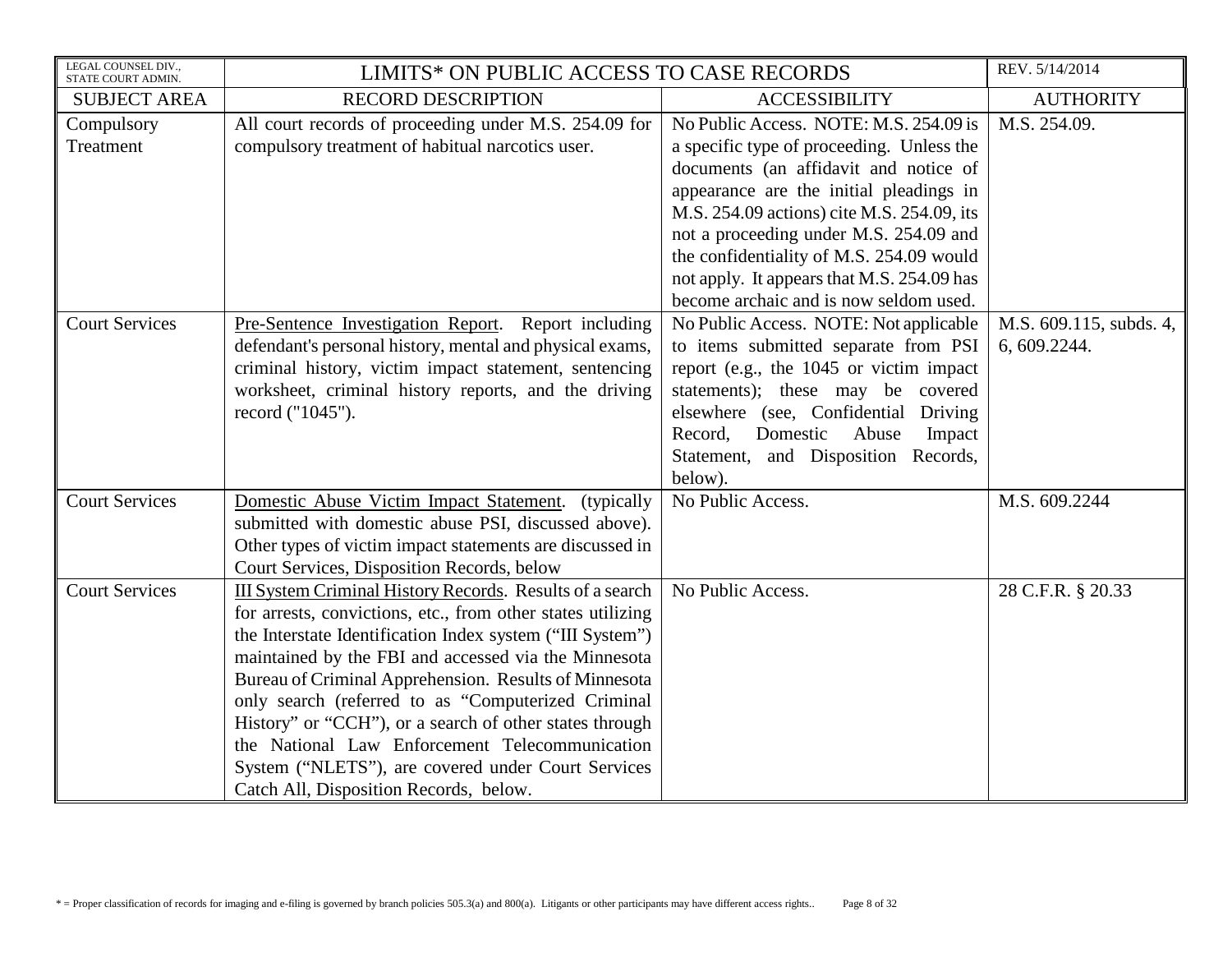| LEGAL COUNSEL DIV.,<br>STATE COURT ADMIN. | LIMITS* ON PUBLIC ACCESS TO CASE RECORDS                   |                                             | REV. 5/14/2014       |
|-------------------------------------------|------------------------------------------------------------|---------------------------------------------|----------------------|
| <b>SUBJECT AREA</b>                       | <b>RECORD DESCRIPTION</b>                                  | <b>ACCESSIBILITY</b>                        | <b>AUTHORITY</b>     |
| <b>Court Services</b>                     | Court Services Catch All, Part I of III                    | No Public Access unless admitted into       | Access Rule 4, subd. |
| Except in<br>child                        |                                                            | evidence (i.e., marked as exhibit and court | 1(b)                 |
| protection<br>cases,                      | Assessments. Assessments identifying an individual's       | records prove that judge formally           |                      |
| which are covered                         | need for counseling, rehabilitation, treatment or          | admitted exhibit into evidence at a         |                      |
| separately<br>above                       | assistance with personal conflicts (substance abuse        | publicly-accessible,<br>testimonial-type    |                      |
| Child<br>under                            | treatment records, including assessments, are discussed in | hearing or trial); provided, however, that  |                      |
| subject<br>Protection                     | a separate frame, below).                                  | the following information on adults is      |                      |
| area.                                     |                                                            | accessible to public: name, age, sex,       |                      |
|                                           |                                                            | occupation,<br>status as a parolee,         |                      |
|                                           |                                                            | probationer, or participant in diversion    |                      |
|                                           |                                                            | program, and location thereof; offense for  |                      |
|                                           |                                                            | which the individual was placed under       |                      |
|                                           |                                                            | supervision, dates supervision began and    |                      |
|                                           |                                                            | ended and the duration of supervision;      |                      |
|                                           |                                                            | information which was public in a court     |                      |
|                                           |                                                            | or other agency which originated the data;  |                      |
|                                           |                                                            | arrest and detention orders; orders for     |                      |
|                                           |                                                            | parole, probation, or participation and the |                      |
|                                           |                                                            | extent to which those conditions have       |                      |
|                                           |                                                            | been or are being met; identities of        |                      |
|                                           |                                                            | agencies and units within agencies and      |                      |
|                                           |                                                            | individuals providing supervision; legal    |                      |
|                                           |                                                            | basis for change in supervision, and dates, |                      |
|                                           |                                                            | times and locations associated with         |                      |
|                                           |                                                            | change. Documents in the left column        |                      |
|                                           |                                                            | not admitted into evidence will have to be  |                      |
|                                           |                                                            | classified as non-public for imaging or e-  |                      |
|                                           |                                                            | filing purposes unless and until all non-   |                      |
|                                           |                                                            | public information has been redacted.       |                      |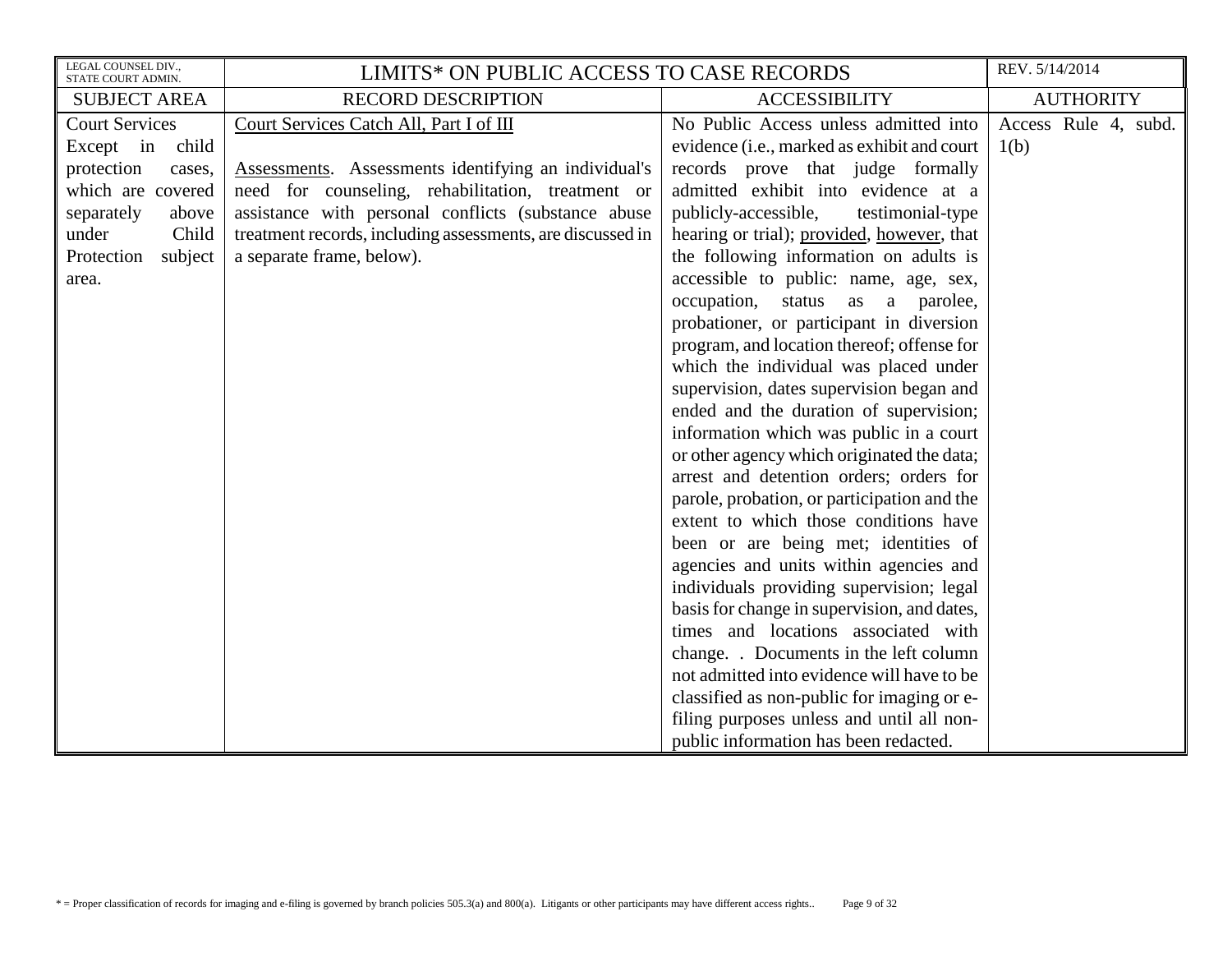| LEGAL COUNSEL DIV.,<br>STATE COURT ADMIN.                                                                                                                           | LIMITS* ON PUBLIC ACCESS TO CASE RECORDS                                                                                                                                                                                                                                                                                                                                                                                                                                                                                                                                                                                        |                                                                                                                                                                                                                                                                                                                                                                                                                                                                                                                                                               | REV. 5/14/2014                                                                                                                                     |
|---------------------------------------------------------------------------------------------------------------------------------------------------------------------|---------------------------------------------------------------------------------------------------------------------------------------------------------------------------------------------------------------------------------------------------------------------------------------------------------------------------------------------------------------------------------------------------------------------------------------------------------------------------------------------------------------------------------------------------------------------------------------------------------------------------------|---------------------------------------------------------------------------------------------------------------------------------------------------------------------------------------------------------------------------------------------------------------------------------------------------------------------------------------------------------------------------------------------------------------------------------------------------------------------------------------------------------------------------------------------------------------|----------------------------------------------------------------------------------------------------------------------------------------------------|
| <b>SUBJECT AREA</b>                                                                                                                                                 | <b>RECORD DESCRIPTION</b>                                                                                                                                                                                                                                                                                                                                                                                                                                                                                                                                                                                                       | <b>ACCESSIBILITY</b>                                                                                                                                                                                                                                                                                                                                                                                                                                                                                                                                          | <b>AUTHORITY</b>                                                                                                                                   |
| <b>Court Services</b><br>child<br>Except in<br>protection<br>cases,<br>which are covered<br>separately<br>above<br>under<br>Child<br>Protection<br>subject<br>area. | Court Services Catch All, Part II of III<br>Assessments discussed in previous frame.<br>Disposition Assisting Records. Reports and application<br>forms that assist the court in assigning an appropriate<br>sentence or other disposition (excludes Pre-Sentence<br>Investigation Report, covered separately, above).<br>Includes bail evaluations (including those labeled as pre-<br>trial release or pre-sentence release reports), applications<br>and evaluations for appointment of, or waiver of fees<br>related to, counsel, a guardian ad litem and/or to proceed<br>in forma pauperis under M.S. chapter 563 (public | No Public Access unless admitted into<br>evidence (i.e., marked as exhibit and court<br>records prove that judge formally<br>admitted exhibit into evidence at a<br>publicly accessible, testimonial-type<br>hearing or trial); provided, however, that<br>the following information on adults is<br>accessible to public: name, age, sex,<br>occupation, status as a parolee,<br>probationer, or participant in diversion<br>program, and location thereof; offense for<br>which the individual was placed under<br>supervision, dates supervision began and | Access Rule 4, subd.<br>1(b)<br>Additional<br>authority<br>applicable to driving<br>record reports: M.S.<br>171.12, subd. 7; 18<br>U.S.C. 2721(b). |
|                                                                                                                                                                     | defender applications are treated separately), applications<br>for fine payment agreements (but not the terms of the<br>agreement), probation agreement and probation reports<br>not accompanying a summons, warrant or order (but not<br>the terms of the agreement or other public items listed in                                                                                                                                                                                                                                                                                                                            | ended and the duration of supervision;<br>information which was public in a court<br>or other agency which originated the data;<br>arrest and detention orders; orders for<br>parole, probation, or participation and the                                                                                                                                                                                                                                                                                                                                     |                                                                                                                                                    |
|                                                                                                                                                                     | the accessibility column to the right), victim impact<br>statements, victim offender mediation reports, non-III<br>System criminal history search records (e.g., name change<br>background searches under M.S. 259.11(b) and some<br>guardian/conservator background searches under M.S.<br>525.545; non-III System searches are either Minnesota                                                                                                                                                                                                                                                                               | extent to which those conditions have<br>been or are being met; identities of<br>agencies and units within agencies and<br>individuals providing supervision; legal<br>basis for change in supervision, and dates,<br>times and locations associated with                                                                                                                                                                                                                                                                                                     |                                                                                                                                                    |
|                                                                                                                                                                     | only searches for arrests, convictions, etc., through the<br>Bureau of Criminal Apprehension, also referred to as<br>"Computerized Criminal History" or "CCH" searches, or<br>searches of other states via the National Law<br>Enforcement Telecommunication System or NLETS; III<br>System Criminal History Records are discussed above),<br>sentencing worksheets revealing prior juvenile offense or<br>prepared on juvenile prosecuted as adult, (cont. next<br>page)                                                                                                                                                       | change. Documents in the left column not<br>admitted into evidence will have to be<br>classified as non-public for imaging or e-<br>filing purposes unless and until all non-<br>public information has been redacted.                                                                                                                                                                                                                                                                                                                                        |                                                                                                                                                    |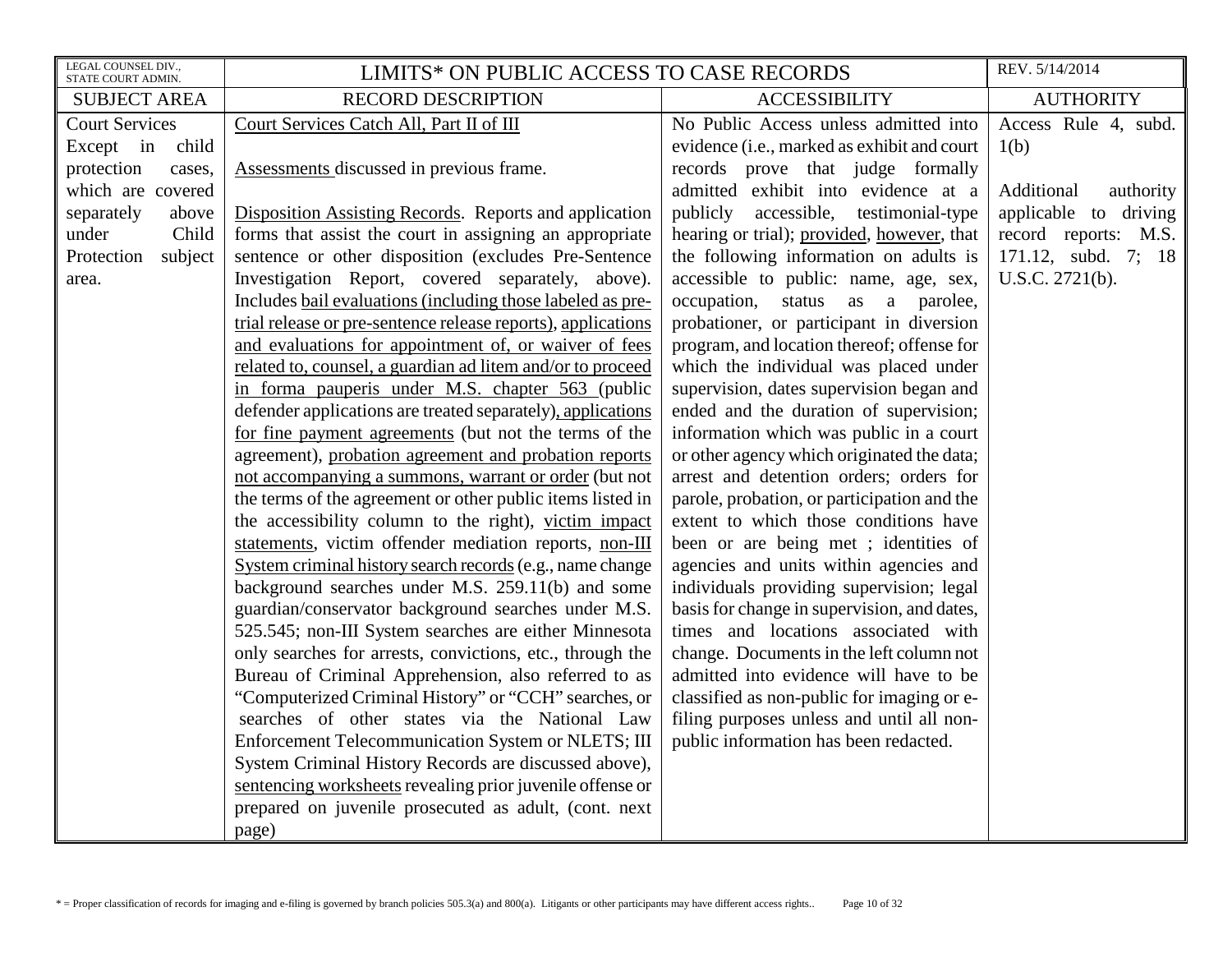| LEGAL COUNSEL DIV.,<br>STATE COURT ADMIN.   | LIMITS* ON PUBLIC ACCESS TO CASE RECORDS                  |                                                                                       | REV. 5/14/2014               |
|---------------------------------------------|-----------------------------------------------------------|---------------------------------------------------------------------------------------|------------------------------|
| <b>SUBJECT AREA</b>                         | <b>RECORD DESCRIPTION</b>                                 | <b>ACCESSIBILITY</b>                                                                  | <b>AUTHORITY</b>             |
| <b>Court Services</b><br>child<br>Except in | Court Services Catch All, Part III of III                 | No Public Access unless admitted into<br>evidence (i.e., marked as exhibit and court  | Access Rule 4, subd.<br>1(b) |
| protection<br>cases,                        | Disposition Assisting Records, cont.                      | records prove that judge formally                                                     |                              |
| which are covered                           | visitor reports (formerly under M.S. 525.55, subd. 2, now | admitted exhibit into evidence at a                                                   |                              |
| separately<br>above                         | repealed) except the return of service portion of the     | publicly-accessible, testimonial type                                                 |                              |
| under<br>Child                              | report, restricted driving record reports obtained from   | hearing or trial); provided, however, that                                            |                              |
| Protection<br>subject                       | DPS's Datamax system (referred to as form "1045") that    | the following information on adults is                                                |                              |
| area.                                       | "RECORD<br><b>DISSEMINATION</b><br>marked<br>are          | accessible to public: name, age, sex,                                                 |                              |
|                                             | RESTRICTED", and all driving record reports obtained      | occupation, status as a parolee,                                                      |                              |
|                                             | from Department of Public Safety's new DVS web site       | probationer, or participant in diversion                                              |                              |
|                                             | (www.dps.state.mn.us/esupport).                           | program, and location thereof; offense for                                            |                              |
|                                             |                                                           | which the individual was placed under                                                 |                              |
|                                             | Assessments and Disposition Records discussed in          | supervision, dates supervision began and                                              |                              |
|                                             | previous frames                                           | ended and the duration of supervision;                                                |                              |
|                                             | <b>Custody Recommendations.</b>                           | information which was public in a court<br>or other agency which originated the data; |                              |
|                                             |                                                           | arrest and detention orders; orders for                                               |                              |
|                                             | Guardian ad litem (GAL) Reports. Combination of three     | parole, probation, or participation and the                                           |                              |
|                                             | subsets listed above; includes, in dissolution cases,     | extent to which those conditions have                                                 |                              |
|                                             | written GAL reports concerning the best interests of the  | been or are being met; identities of                                                  |                              |
|                                             | child, but excludes records of other activities GAL may   | agencies and units within agencies and                                                |                              |
|                                             | undertake when given party status, such as: (1) filing    | individuals providing supervision; legal                                              |                              |
|                                             | pleadings, motions, notices, memoranda, and briefs; (2)   | basis for change in supervision, and dates,                                           |                              |
|                                             | conducting and responding to discovery; and (3)           | times and locations associated with                                                   |                              |
|                                             | requesting hearings, introducing exhibits, subpoenaing    | change. Documents in the left column not                                              |                              |
|                                             | witnesses, examining witnesses, and filing appeals.       | admitted into evidence will have to be                                                |                              |
|                                             |                                                           | classified as non-public for imaging or e-                                            |                              |
|                                             | Psychological Evaluations. E.g., in criminal cases (also  | filing purposes unless and until all non-                                             |                              |
|                                             | known as Rule 20 exams) (Excludes such evaluations in     | public information has been redacted.                                                 |                              |
|                                             | Commitment cases, which are discussed separately          |                                                                                       |                              |
|                                             | above.)                                                   |                                                                                       |                              |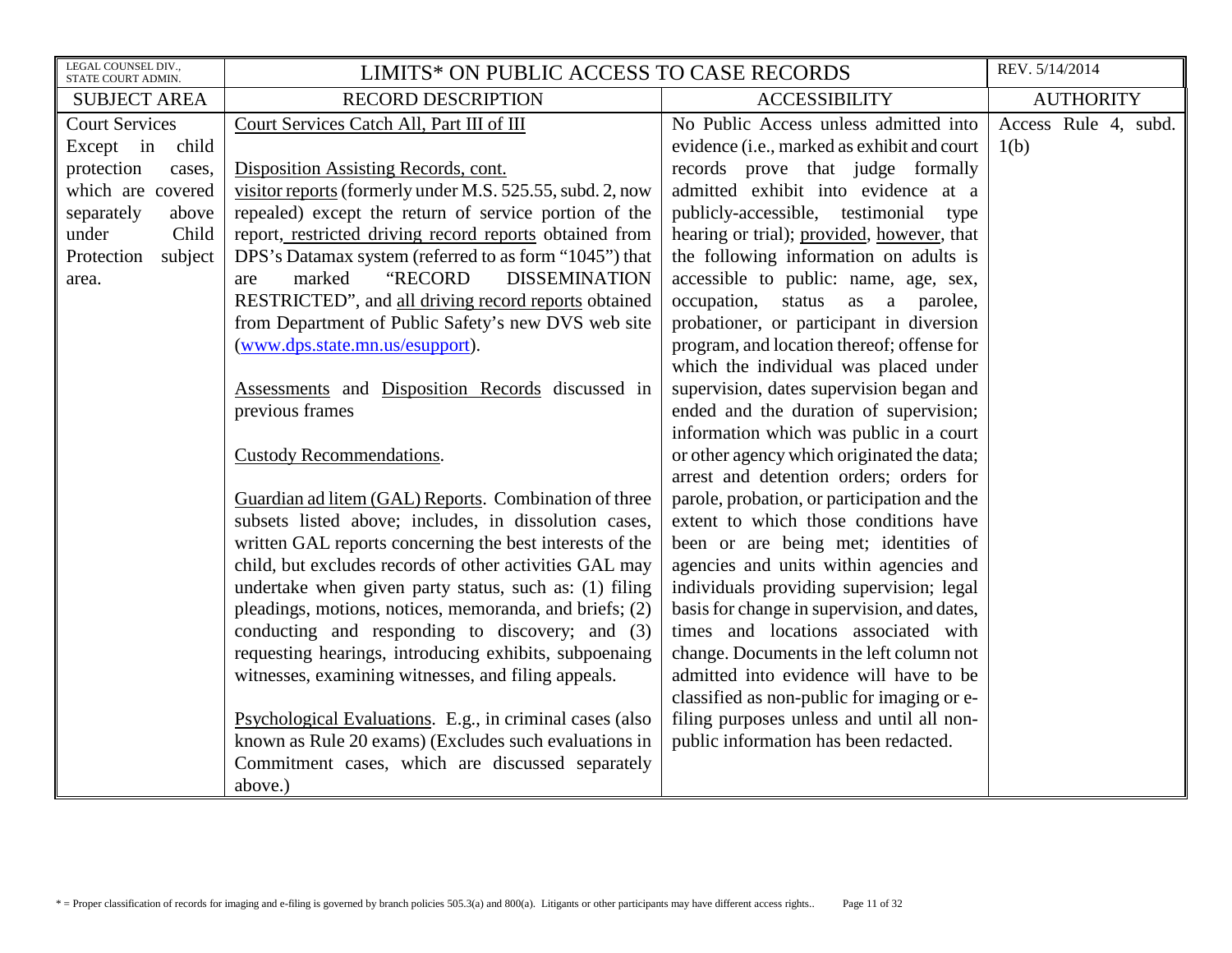| LEGAL COUNSEL DIV.,<br>STATE COURT ADMIN.         | LIMITS* ON PUBLIC ACCESS TO CASE RECORDS                                                                                                                                                                                                                                                                                                                                                                                                                                                                                   |                                                                                                                                                                     | REV. 5/14/2014                                                        |
|---------------------------------------------------|----------------------------------------------------------------------------------------------------------------------------------------------------------------------------------------------------------------------------------------------------------------------------------------------------------------------------------------------------------------------------------------------------------------------------------------------------------------------------------------------------------------------------|---------------------------------------------------------------------------------------------------------------------------------------------------------------------|-----------------------------------------------------------------------|
| <b>SUBJECT AREA</b>                               | <b>RECORD DESCRIPTION</b>                                                                                                                                                                                                                                                                                                                                                                                                                                                                                                  | <b>ACCESSIBILITY</b>                                                                                                                                                | <b>AUTHORITY</b>                                                      |
| <b>Court Services</b>                             | Predatory Sex Offender Notification and Registration<br>Advisory Forms. Used at sentencing to advise defendants<br>of their obligation to register as a predatory sex offender.                                                                                                                                                                                                                                                                                                                                            | NOTE: Law<br>No Public Access.<br>enforcement is authorized under M.S.<br>244.052, subd. 4, to release certain<br>information to the public about sex<br>offenders. | M.S. 243.166, subd. 7                                                 |
| <b>Court Services</b>                             | Substance Abuse Treatment Records<br><i>(includes)</i><br>assessments, applications and referrals, but not a court<br>order or judicial directive making a referral).                                                                                                                                                                                                                                                                                                                                                      | No Public Access except by consent or<br>court order.                                                                                                               | 42 U.S.C. § 290dd-2; 42<br>C.F.R. 2.1-2.67. M.S.<br>169A.70, subd. 3. |
| Conceal and Carry<br><b>Gun Permit</b><br>Appeals | Hearing Records in Conceal and Carry Gun Permit<br>Appeals, including the transcript, court reporter's<br>stenographic notes and any back-up or primary audio<br>tapes of the hearing, and all exhibits received into<br>evidence at the hearing. NOTE that the public IS entitled<br>to access to the other case records related to the gun<br>permit appeal, including the petition, findings of fact,<br>conclusions of law, the courts order or decision, the writ,<br>and the TCIS/MNCIS register of actions records. | No Public Access.                                                                                                                                                   | M.S. 624.714, subd. 12                                                |
| Credit Card and<br><b>Check Numbers</b>           | Account numbers collected by the judicial branch in<br>connection with credit cards, charge cards, debit cards or<br>other methods of electronic funds transfer for government<br>fees and payments ordered by the court.<br>Note: although checks may or may not constitute<br>electronic funds transfer, the same result would apply<br>under the security record category of the administrative<br>records table.                                                                                                       | No public access.                                                                                                                                                   | M.S. 480.237                                                          |
| Criminal<br>(see also Court<br>Services Records)  | Arrest Warrant; Order Not to File. Warrant, charging<br>instrument, or other supporting evidence or information<br>for which an order not to file has been entered.                                                                                                                                                                                                                                                                                                                                                        | No Public Access until execution and<br>return.                                                                                                                     | R.Crim.P. 33.04.                                                      |
| Criminal                                          | Search Warrant; General. Search warrants and related<br>documents.<br>Note: See also Search Warrant: Order Not to File, below.                                                                                                                                                                                                                                                                                                                                                                                             | No public access until after the search or<br>ten days has expired since issuance of<br>warrant.                                                                    | R.Crim.P. 33.04; 36.06.                                               |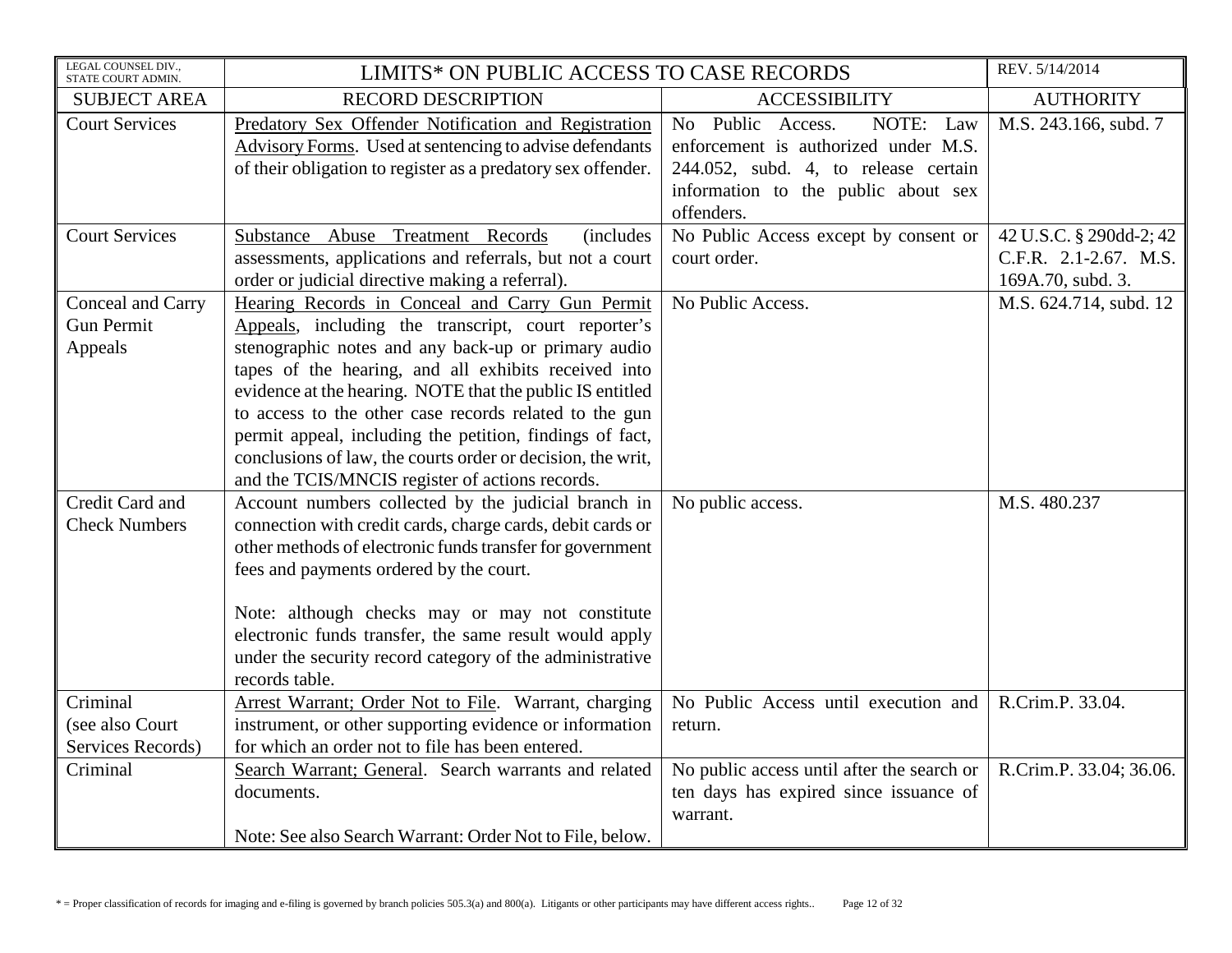| LEGAL COUNSEL DIV.,<br>STATE COURT ADMIN. | LIMITS* ON PUBLIC ACCESS TO CASE RECORDS                                                                                                                                                                                                                                                                                                                                                |                                                                                                                                                                                                          | REV. 5/14/2014                                                                                                                                                                           |
|-------------------------------------------|-----------------------------------------------------------------------------------------------------------------------------------------------------------------------------------------------------------------------------------------------------------------------------------------------------------------------------------------------------------------------------------------|----------------------------------------------------------------------------------------------------------------------------------------------------------------------------------------------------------|------------------------------------------------------------------------------------------------------------------------------------------------------------------------------------------|
| <b>SUBJECT AREA</b>                       | <b>RECORD DESCRIPTION</b>                                                                                                                                                                                                                                                                                                                                                               | <b>ACCESSIBILITY</b>                                                                                                                                                                                     | <b>AUTHORITY</b>                                                                                                                                                                         |
| Criminal                                  | Search Warrant; Order Not to File. Warrant, charging<br>instrument, or other supporting evidence, information, or<br>related documents for which an order not to file has been<br>entered.                                                                                                                                                                                              | Public<br>No<br>Access<br>until:<br>(1)<br>commencement of criminal proceeding<br>utilizing evidence obtained in or resulting<br>from the search; or $(2)$ at such other time<br>specified in the order. | R.Crim.P. 33.04; 36.06.                                                                                                                                                                  |
| Criminal                                  | Wiretap Warrant. Warrant, application, affidavits, return,<br>supporting evidence or related documents concerning<br>application for, or granting or denial of, a warrant<br>authorizing interception of communications pursuant to<br>M.S. 626A.01-.23.                                                                                                                                | No Public Access except by court order.                                                                                                                                                                  | M.S. 626A.08, subd. 2.                                                                                                                                                                   |
| Criminal                                  | Intercept Orders. Orders authorizing use of pen register,<br>trap and trace device, or mobile tracking device. Includes<br>applications and returns.                                                                                                                                                                                                                                    | No Public access except by court order.                                                                                                                                                                  | M.S. 626A.37, subd.<br>$4(1)$ .                                                                                                                                                          |
| Criminal                                  | Application for Public Defender.<br>Application by<br>defendant seeking appointment of counsel. (This does<br>NOT include ex parte requests for services other than<br>counsel under M.S. 611.21.)                                                                                                                                                                                      | No Public Access                                                                                                                                                                                         | M.S. 611.17, subd. 1(b)                                                                                                                                                                  |
| Criminal                                  | Identity of Juvenile Victim of Sexual<br>Assault.<br>Information in, or relating to, complaints or indictments<br>charging violation of M.S. 609.342, .343, .344, .345, or<br>.3453 which specifically identifies a victim who is a<br>minor.                                                                                                                                           | No Public Access except by court order.<br>(Does not permit denial of public access<br>to other information in the records,<br>including identity of defendant.)                                         | M.S. 609.3471.                                                                                                                                                                           |
| Criminal                                  | Grand Jury Indictment. Applies to indictment and related<br>warrant or summons only. (For all other records relating<br>to grand juries, see Grand Jury Proceedings, below)                                                                                                                                                                                                             | No Public Access until defendant is in<br>custody or appears before the court.                                                                                                                           | R.Crim.P. 18.04; 18.07.                                                                                                                                                                  |
| Criminal                                  | Grand Jury Proceedings. All records, except indictment<br>(see Indictment, above), of grand jury proceedings,<br>including transcript and fact that no indictment was<br>returned (often referred to as "no-bill"). Also includes a<br>petition or request by the county attorney to convene a<br>grand jury, and any resulting court order or memo<br>granting or denying the request. | No Public Access.<br>NOTE: No access by defendant unless<br>authorized by court order.                                                                                                                   | R.Crim.P. 18.04; 18.07;<br>In re Grand Jury of<br>Hennepin County, 271<br>N.W.2d 817 (Minn.<br>1978); In re Grand Jury<br>of Wabasha County,<br>309 Minn. 148, 244<br>N.W.2d 253 (1976). |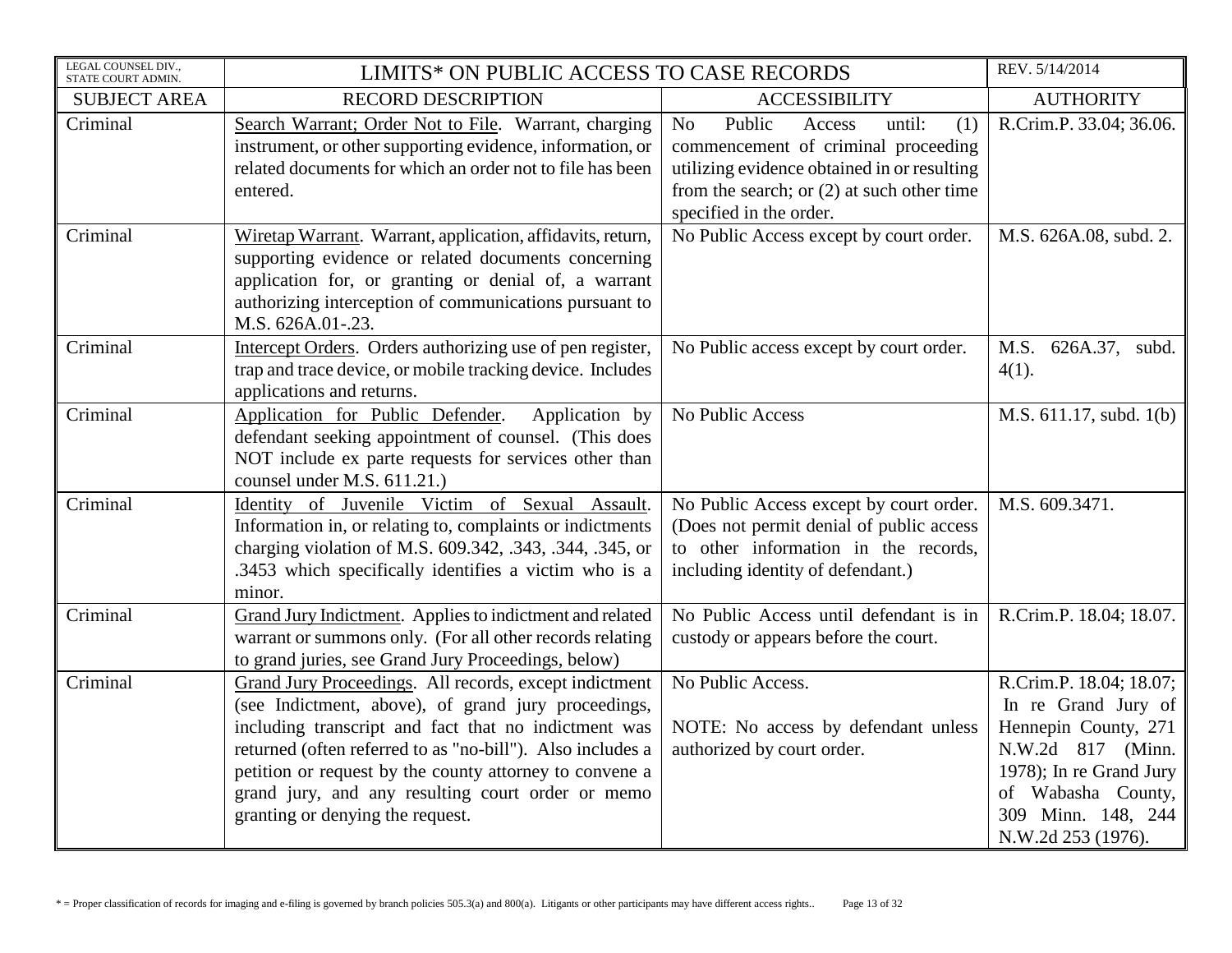| LEGAL COUNSEL DIV.,<br>STATE COURT ADMIN. | LIMITS* ON PUBLIC ACCESS TO CASE RECORDS                                                                                                                                                                                                                                                                                                                                               |                                                                                                                                                                                                                                                                                         | REV. 5/14/2014                                                       |
|-------------------------------------------|----------------------------------------------------------------------------------------------------------------------------------------------------------------------------------------------------------------------------------------------------------------------------------------------------------------------------------------------------------------------------------------|-----------------------------------------------------------------------------------------------------------------------------------------------------------------------------------------------------------------------------------------------------------------------------------------|----------------------------------------------------------------------|
| <b>SUBJECT AREA</b>                       | <b>RECORD DESCRIPTION</b>                                                                                                                                                                                                                                                                                                                                                              | <b>ACCESSIBILITY</b>                                                                                                                                                                                                                                                                    | <b>AUTHORITY</b>                                                     |
| Criminal                                  | Hearing on Discovery Issues. Sealed record of "in<br>camera" (i.e. private) proceeding (including related<br>documents and other items) in which denial or regulation                                                                                                                                                                                                                  | No Public Access.                                                                                                                                                                                                                                                                       | R.Crim.P. 9.03, subds.<br>5, 6, 7.                                   |
|                                           | of discovery has been granted.                                                                                                                                                                                                                                                                                                                                                         |                                                                                                                                                                                                                                                                                         |                                                                      |
| Criminal                                  | Hearing on HIV Testing. Sealed record of "in camera"<br>(i.e. private) proceeding and all related documents<br>regarding HIV test request by victim of sexual assault or<br>any other violent crime. (NOTE: statute contemplates<br>that if request is granted, no court record of the<br>proceeding or the test is to be maintained; consult court<br>order for specific directions.) | No Public Access. NOTE: Consult court<br>order for directions as to disclosure and<br>destruction of record. NOTE ALSO: Be<br>sure that TCIS <sup>®</sup> activity summary (IACT)<br>on public access mode or similar MNCIS<br>screen does not disclose the existence of<br>the motion. | M.S. 611A.19                                                         |
| Criminal                                  | Hearing Prior to Trial or Outside Presence of Jury.<br>Record (including transcript) of proceeding that has been<br>closed to the public (e.g. due to prejudicial publicity).                                                                                                                                                                                                          | No Public Access until completion of trial<br>or disposition without trial.                                                                                                                                                                                                             | R.Crim.P. 25.01; 26.03,<br>subd. 6.                                  |
| Criminal                                  | No Contact Order Defendant Photograph from Driver<br>Records. Respondent's photograph from MN driving<br>records that accompanies a order for protection under<br>M.S. 518B.01 or a no contact order under M.S. 629.72 or<br>629.75.                                                                                                                                                   | No public access but may make photo<br>available to law enforcement and to the<br>person protected by the order for<br>enforcement purposes.                                                                                                                                            | M.S. 299C.46, subds. 2,<br>6; 171.07, subd. 1a; 18<br>U.S.C. 2721(b) |
| Criminal                                  | Order Restricting Access.<br>Records that have been<br>restricted from public access by court order.                                                                                                                                                                                                                                                                                   | No Public Access except pursuant to<br>terms of the order.                                                                                                                                                                                                                              | R.Crim.P. 25.03.                                                     |
| Criminal                                  | Pardon Extraordinary Granted on or before July 31, 1992.<br>All court records (including index references) relating to<br>a conviction for which a pardon extraordinary has been<br>granted on or before July 31, 1992.                                                                                                                                                                | No Public Access. (NOTE: Unsealed file<br>may only be used for purposes of a<br>criminal investigation, prosecution, or<br>sentencing, and should not otherwise be<br>disclosed--recommend resealing file.)                                                                             | M.S.<br>638.02;<br>1991<br>Minn. Laws ch. 319,<br>sections 26, 32.   |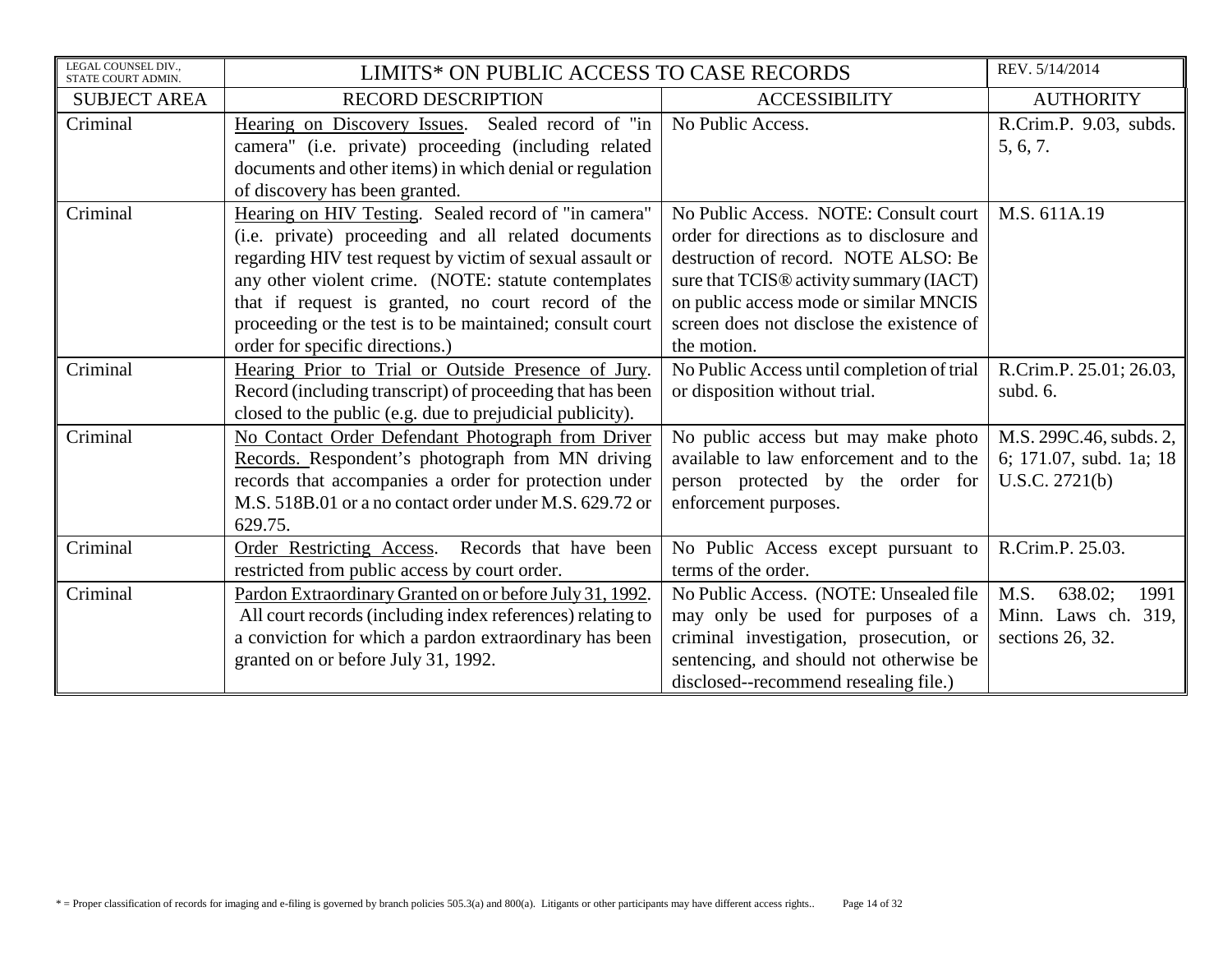| LEGAL COUNSEL DIV.,<br>STATE COURT ADMIN.            | LIMITS* ON PUBLIC ACCESS TO CASE RECORDS                                                                                                                                                                               |                                                                                                                                     | REV. 5/14/2014                                                           |
|------------------------------------------------------|------------------------------------------------------------------------------------------------------------------------------------------------------------------------------------------------------------------------|-------------------------------------------------------------------------------------------------------------------------------------|--------------------------------------------------------------------------|
| <b>SUBJECT AREA</b>                                  | <b>RECORD DESCRIPTION</b>                                                                                                                                                                                              | <b>ACCESSIBILITY</b>                                                                                                                | <b>AUTHORITY</b>                                                         |
| Criminal                                             | Expunged Records. All court records, including index<br>references, sealed by court order and relating to:                                                                                                             | No Public Access. (Note: Upon request,<br>the existence of the sealed record and the<br>right to have the record unsealed may be    | M.S.<br>609A.01-.03<br>(effective May 1, 1996;<br>requests<br>for        |
|                                                      | $\Box$<br>a juvenile prosecuted as an adult following<br>certification to district court under M.S. 260.125;                                                                                                           | disclosed<br>law<br>enforcement.<br>to<br>prosecution, or corrections authorities.<br>Sealed file may be opened for purposes of     | expungement preceding<br>the effective date are<br>governed by the prior |
|                                                      | certain controlled substance offenses dismissed or<br>$\Box$<br>discharged under M.S. 152.18, subd. 1;                                                                                                                 | a criminal investigation, prosecution, or<br>sentencing upon an ex parte court order.<br>No order is required to open a sealed file | versions<br>of<br>M.S.<br>609.168;<br>242.31;<br>152.18, subd. 2).       |
|                                                      | criminal proceedings not resulting in a<br>$\Box$<br>conviction.                                                                                                                                                       | for purposes evaluating a prospective<br>criminal justice agency<br>employee.<br>Recommend resealing file.)                         |                                                                          |
| Criminal                                             | Miscellaneous Expunged Records. All records relating to<br>charges or convictions expunged or sealed by court order<br>to prevent unfairness or to prevent infringement of<br>constitutional right.                    | No Public Access.                                                                                                                   | Minn. Const. art. III,<br>section 1.                                     |
| Criminal                                             | Juror Names and Addresses Sealed by Order. Names and<br>addresses of jurors when access has been restricted by<br>court order. (See also Jury records, below)                                                          | No Public Access. NOTE: Access by<br>parties is controlled by court order.                                                          | R.Crim.P. 26.02, subd.<br>$2(1)$ (effective 1-1-99).                     |
| <b>County Attorney</b><br>Administrative<br>Subpoena | Enforcement Proceedings or Motions to Quash<br>Administrative subpoena issued under MS 388.23. A<br>motion to quash, or a request to enforce an administrative<br>subpoena under M.S. 388.23, and any resulting order. | No public access except by order of the<br>court                                                                                    | M.S. 388.23, subds. 4,<br>6.                                             |
| Depositions and<br>Discovery (Civil<br>Cases)        | Protective Order. Depositions, documents, and other<br>information sealed by court order.                                                                                                                              | No Public Access.                                                                                                                   | R.Civ.P. 26.03.                                                          |
| Dissolution,<br>Custody & Support                    | Social Security Numbers. All social security numbers<br>contained in petitions, orders, decrees and other<br>documents submitted to or issued by the court prior to<br>July 1, 2005.                                   | No Public Access.                                                                                                                   | Gen.R.Prac.<br>313.01<br>(2004)                                          |
|                                                      | For Social Security Numbers submitted on or after July 1,<br>2005, see Restricted Identifiers, below.                                                                                                                  |                                                                                                                                     |                                                                          |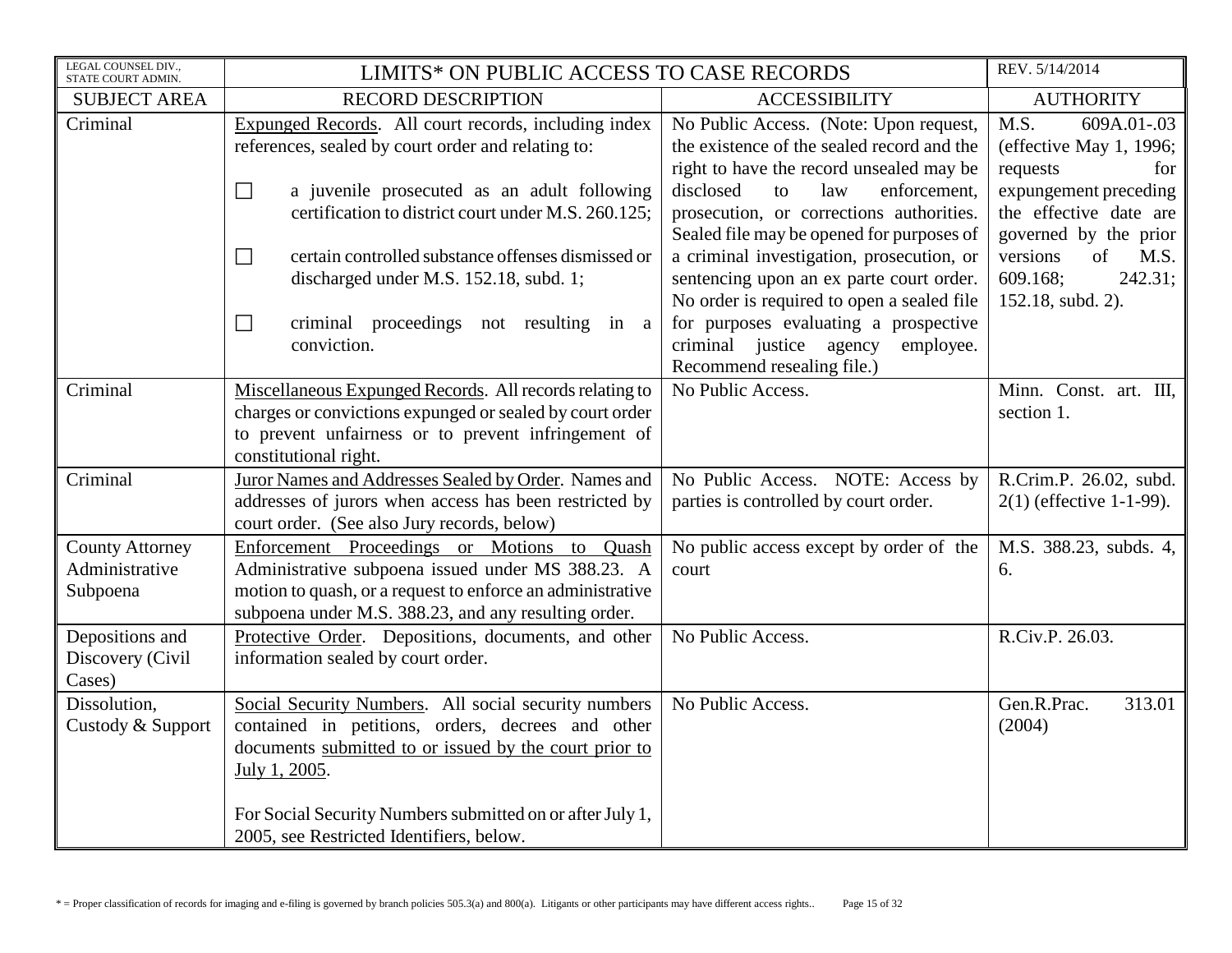| LEGAL COUNSEL DIV.,<br>STATE COURT ADMIN. | LIMITS* ON PUBLIC ACCESS TO CASE RECORDS                                                                                                                                                                                                                                                                                                                                                                                                                                                                                                                                                                                   |                                                                                                                                                                                                                                                                                                                                                                                                                                                                            | REV. 5/14/2014                   |
|-------------------------------------------|----------------------------------------------------------------------------------------------------------------------------------------------------------------------------------------------------------------------------------------------------------------------------------------------------------------------------------------------------------------------------------------------------------------------------------------------------------------------------------------------------------------------------------------------------------------------------------------------------------------------------|----------------------------------------------------------------------------------------------------------------------------------------------------------------------------------------------------------------------------------------------------------------------------------------------------------------------------------------------------------------------------------------------------------------------------------------------------------------------------|----------------------------------|
| <b>SUBJECT AREA</b>                       | <b>RECORD DESCRIPTION</b>                                                                                                                                                                                                                                                                                                                                                                                                                                                                                                                                                                                                  | <b>ACCESSIBILITY</b>                                                                                                                                                                                                                                                                                                                                                                                                                                                       | <b>AUTHORITY</b>                 |
| Dissolution,<br>Custody & Support         | Tax Returns submitted to the court prior to July 1, 2005.<br>For Tax Returns submitted on or after July 1, 2005, see<br>Financial Source Documents, below.                                                                                                                                                                                                                                                                                                                                                                                                                                                                 | No Public Access.                                                                                                                                                                                                                                                                                                                                                                                                                                                          | Gen.R.Prac. 313.02<br>(2004)     |
| Dissolution,<br>Custody & Support         | Records Sealed to Protect Welfare of Child. Records<br>sealed by court order regarding an interview, report,<br>investigation, or testimony of child involved in custody<br>proceeding.                                                                                                                                                                                                                                                                                                                                                                                                                                    | No Public Access.                                                                                                                                                                                                                                                                                                                                                                                                                                                          | M.S. 518.168 (d).                |
| Dissolution,<br>Custody & Support         | Records Sealed to Protect Health or Safety of Party or<br>Child. Address or identifying information on party or<br>child, declared not to be disclosed by court order in<br>proceedings under M.S. chapter 518C. (Uniform<br>Interstate Family Support Act).                                                                                                                                                                                                                                                                                                                                                               | No access except by order of court.                                                                                                                                                                                                                                                                                                                                                                                                                                        | M.S. 518C.312                    |
| Dissolution,<br>Custody & Support         | Identifying Information in Interstate Child Custody<br>Proceedings. Identifying information on a party or child<br>if the party alleges in an affidavit or pleading under oath<br>that the health, safety or liberty of a party or child would<br>be jeopardized by disclosure of the identifying<br>information; applies to child custody proceedings under<br>M.S. chapter 518D (the Uniform Child Custody<br>Jurisdiction and Enforcement Act).                                                                                                                                                                         | Statute directs that records shall be sealed<br>and that there shall be no disclosure of<br>identifying information to other party or<br>the public except by order of court.                                                                                                                                                                                                                                                                                              | M.S. 518D.209                    |
| <b>Domestic Abuse</b>                     | General. All court records of action for domestic abuse<br>protection pursuant to M.S. 518B.01 (NOTE special<br>provisions for petitioner's location or residence and<br>respondent's photograph from driver's record(discussed<br>in next panels below). Does NOT include 5th degree<br>domestic assaults or non-518B harassment petitions (e.g.,<br>petitions under M.S. 609.748).<br>NOTE: Federal law known as the Violence Against<br>Women Act (VAWA), 18 U.S.C. § 2265, prohibits<br>internet access by the general public to both 518B and<br>609.748 records. See limits on Remote Access below in<br>this table. | No Public Access until court order<br>pursuant to M.S. 518B.01, subds. 5 or 7 is<br>served upon respondent. (CAUTION:<br>Petitioner's address and respondent's<br>photographs may remain off limits to the<br>public under separate provisions below.<br>Also, petitions are occasionally denied or<br>withdrawn<br>before<br>service<br>upon<br>respondent, in which case the petition is<br>NOT accessible to the public or to the<br>respondent named in the petition.) | Access Rule 4, subd.<br>$1(a)$ . |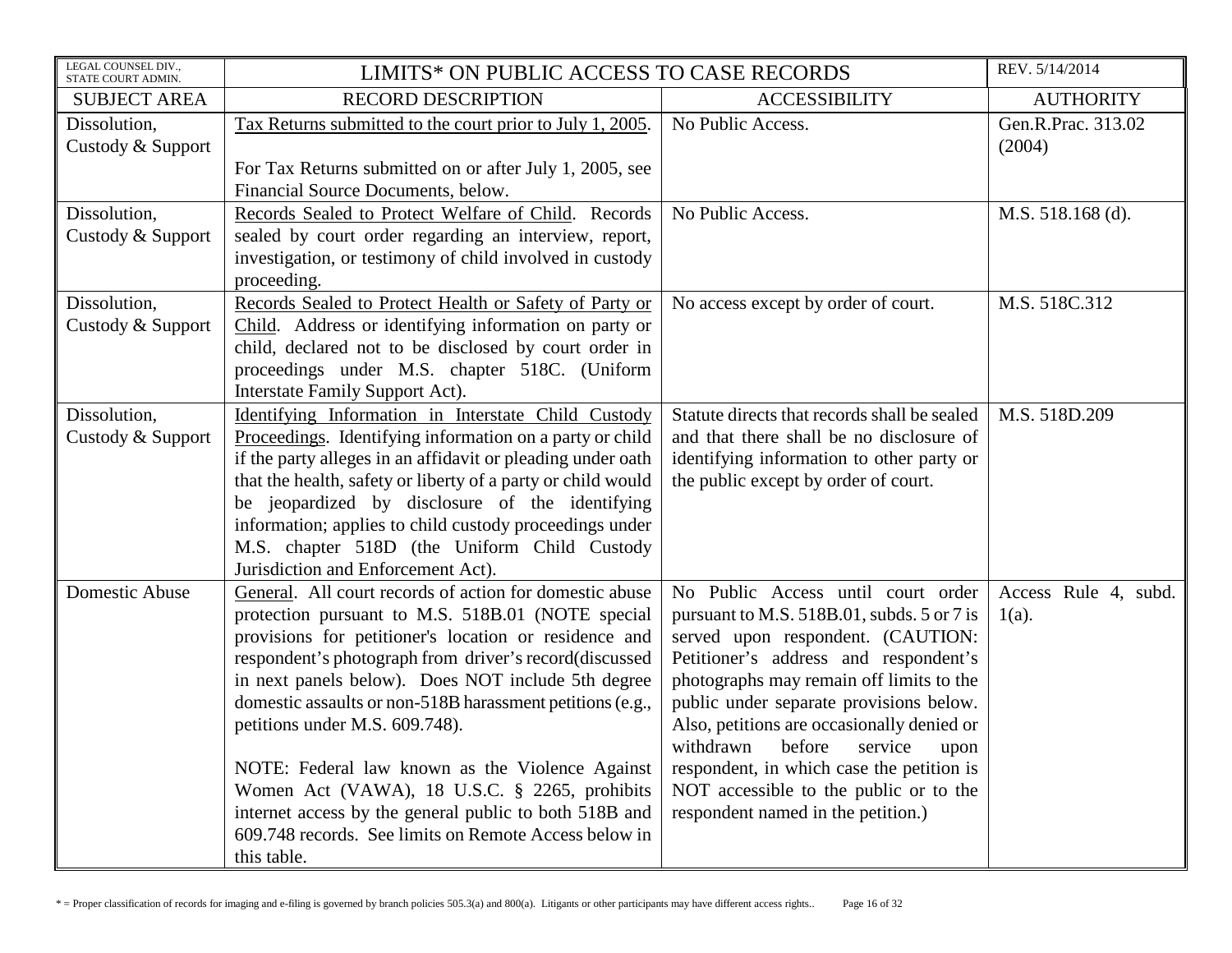| LEGAL COUNSEL DIV.,<br>STATE COURT ADMIN.      | LIMITS* ON PUBLIC ACCESS TO CASE RECORDS                                                                                                                                                                                                                                                                                                                                                                                                                                                                                                                                                   |                                                                                                                                                                                                                                                                                                                                                                                                                 | REV. 5/14/2014                                                                         |
|------------------------------------------------|--------------------------------------------------------------------------------------------------------------------------------------------------------------------------------------------------------------------------------------------------------------------------------------------------------------------------------------------------------------------------------------------------------------------------------------------------------------------------------------------------------------------------------------------------------------------------------------------|-----------------------------------------------------------------------------------------------------------------------------------------------------------------------------------------------------------------------------------------------------------------------------------------------------------------------------------------------------------------------------------------------------------------|----------------------------------------------------------------------------------------|
| <b>SUBJECT AREA</b>                            | <b>RECORD DESCRIPTION</b>                                                                                                                                                                                                                                                                                                                                                                                                                                                                                                                                                                  | <b>ACCESSIBILITY</b>                                                                                                                                                                                                                                                                                                                                                                                            | <b>AUTHORITY</b>                                                                       |
| Domestic Abuse<br>(continued)                  | Petitioner's Address. Information in court records of<br>action for domestic abuse protection pursuant to M.S.<br>518B.01 regarding the petitioner's location or residence.                                                                                                                                                                                                                                                                                                                                                                                                                | If requested by petitioner, no public<br>access; information may be disclosed only<br>to court personnel or law enforcement for<br>purpose of service of process, conducting<br>an investigation, or enforcing an order.                                                                                                                                                                                        | M.S. 518B.01, subd. 3b.                                                                |
| Domestic Abuse<br>(continued                   | Respondent's Photograph from Driver Records.<br>Respondent's photograph from MN driving records that<br>accompanies a order for protection under M.S. 518B.01<br>or a no contact order under M.S. 629.72 or 629.75.                                                                                                                                                                                                                                                                                                                                                                        | No public access but may make photo<br>available to law enforcement and to the<br>person protected by the order for<br>enforcement purposes.                                                                                                                                                                                                                                                                    | M.S. 299C.46, subds. 2,<br>6; 171.07, subd. 1a; 18<br>U.S.C. 2721(b)                   |
| <b>Domestic Fatality</b><br><b>Review Team</b> | Records of Domestic Fatality Review Team.                                                                                                                                                                                                                                                                                                                                                                                                                                                                                                                                                  | No public access except that the review<br>team may disclose the name of the victim<br>in the case(s) the review team reviewed,<br>and the review team must submit an<br>annual report to the governor, legislature,<br>Supreme Court and district court, which<br>report must consist of written aggregate<br>recommendations of the team without<br>reference to individual cases.                            | M.S. 611A.203, subds.<br>5.7<br>(effective Aug. $1, 2009$ )                            |
| <b>Financial Source</b><br>Documents           | Financial Source Documents in All Case Types.<br>Financial source documents (income tax returns, W-2<br>forms and schedules, wage stubs, credit card statements,<br>financial institution statements, check registers, and other<br>financial information deemed financial source documents<br>by court order) submitted to the court under a cover sheet<br>designated "Sealed Financial Source Documents" on or<br>after July 1, 2005.<br>For tax returns submitted to the court prior to July 1,<br>2005 in family cases, see "Dissolution, Custody &<br>Support," "Tax Returns" above. | The Financial Source Documents are not<br>accessible to the public unless: (a)<br>formally marked as an exhibit and records<br>indicate the presiding judge admitted the<br>document into evidence in a testimonial<br>type hearing or trial; or (b) public access<br>is authorized by the court after notice and<br>motion. The cover sheet listing the<br>documents, however, is accessible to the<br>public. | Gen.R.Prac.<br>11.03,<br>11.05, 361.02, 361.05,<br>370.04,<br>371.04,<br>and<br>372.04 |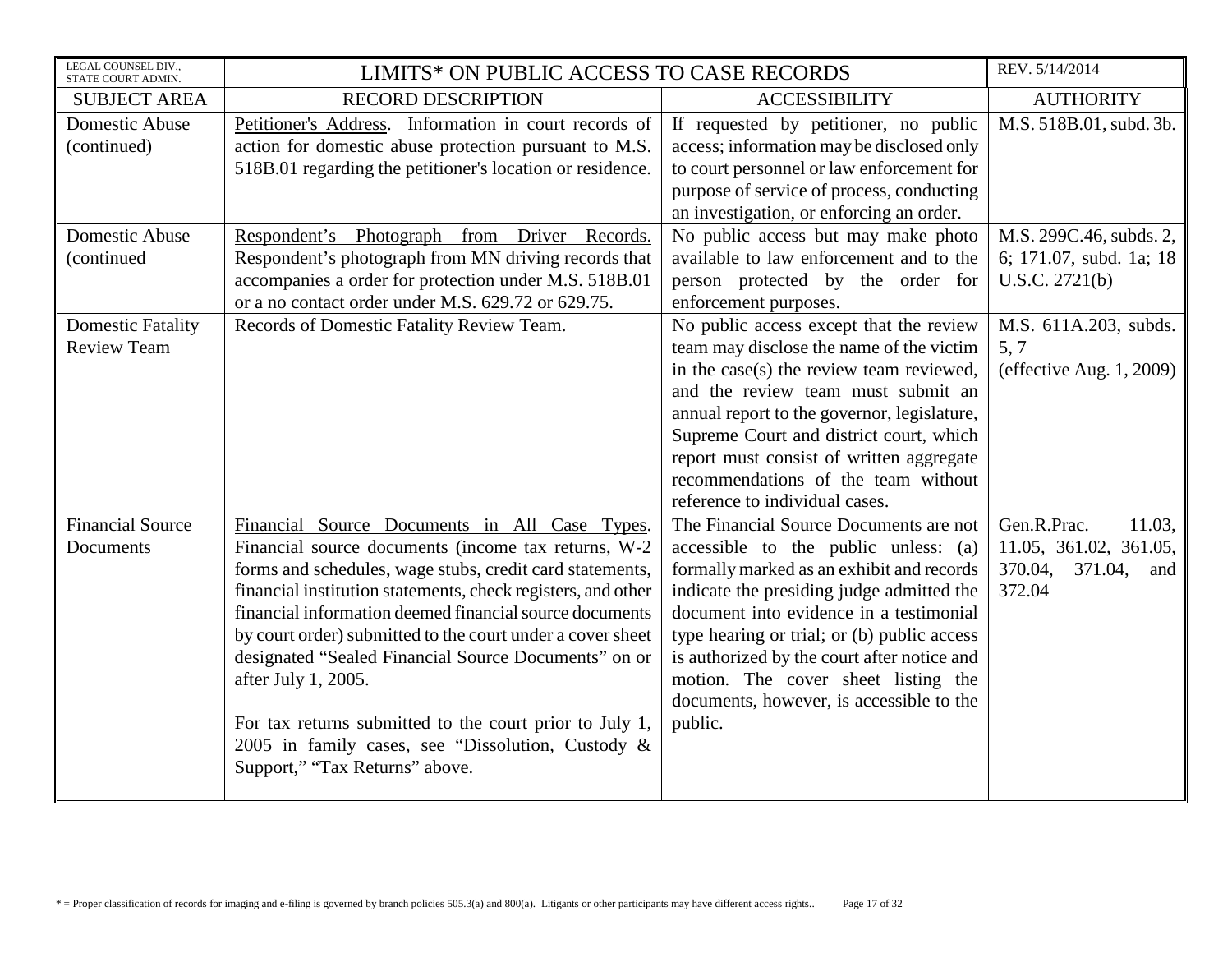| LEGAL COUNSEL DIV.,<br>STATE COURT ADMIN. | LIMITS* ON PUBLIC ACCESS TO CASE RECORDS                    |                                             | REV. 5/14/2014         |
|-------------------------------------------|-------------------------------------------------------------|---------------------------------------------|------------------------|
| <b>SUBJECT AREA</b>                       | <b>RECORD DESCRIPTION</b>                                   | <b>ACCESSIBILITY</b>                        | <b>AUTHORITY</b>       |
| Genetic                                   | Genetic Information. Records on genetic information,        | No public access to reports from medical    | Access Rule 4, subd.   |
| Information                               | other than records that have been admitted into evidence in | or scientific professionals unless such     | $1(f)$ .               |
|                                           | a hearing or trial, that are from medical or scientific     | reports have been formally marked as an     |                        |
|                                           | professionals, including but not limited to reports and     | exhibit and records show that presiding     |                        |
|                                           | affidavits. "Genetic information" means information about   | judge has received the report into          |                        |
|                                           | a specific human being that is derived from the presence,   | evidence in a testimonial type hearing or   |                        |
|                                           | absence, alteration, or mutation of a gene or genes, or the | trial.                                      |                        |
|                                           | presence or absence of a specific deoxyribonucleic acid or  |                                             |                        |
|                                           | ribonucleic acid marker or markers, and which has been      |                                             |                        |
|                                           | obtained from an analysis of an individual's biological     |                                             |                        |
|                                           | information or specimen or the biological information or    |                                             |                        |
|                                           | specimen of a person to whom an individual is genetically   |                                             |                        |
|                                           | related.                                                    |                                             |                        |
| Judge's Notes and                         | All notes, memoranda or drafts thereof prepared by a        | No Public Access.                           | Access Rule 4, subd.   |
| <b>Drafts</b>                             | judge, staff attorney, law clerk, legal assistant, or       |                                             | $1(c)$ .               |
|                                           | secretary and used in the process of preparing a final      |                                             |                        |
|                                           | decision or order. (Note: "final" means decision or order   |                                             |                        |
|                                           | is not a preliminary draft.) Includes audio tape of         |                                             |                        |
|                                           | conciliation court proceedings. Does not include official   |                                             |                        |
|                                           | minutes prepared pursuant to M.S. 546.24-.25.               |                                             |                        |
| <b>Jurors</b>                             | Juror Identities Sealed in Criminal Case.<br>Names,         | NOTE: Access<br>No Public Access.           | R.Crim.P. 26.02, subd. |
|                                           | addresses, telephone numbers, and other identifying         | restrictions might be limited to a specific | 2.                     |
|                                           | information on jurors when access has been restricted by    | time frame, so consult the court order.     |                        |
|                                           | court order in criminal case.                               | Access by parties is also controlled by the |                        |
|                                           |                                                             | court order.                                |                        |
| <b>Jurors</b>                             | Sealed Transcript of In Camera Juror Voir Dire in           | No Public Access.                           | R.Crim.P. 26.02, subd. |
|                                           | Criminal Case. The transcript of oral questioning of a      |                                             | $4(4)$ (effective 2-1- |
|                                           | potential juror with the public excluded from proceeding,   |                                             | 2004).                 |
|                                           | when access to the transcript is restricted by court order  |                                             |                        |
|                                           | in a criminal case.                                         |                                             |                        |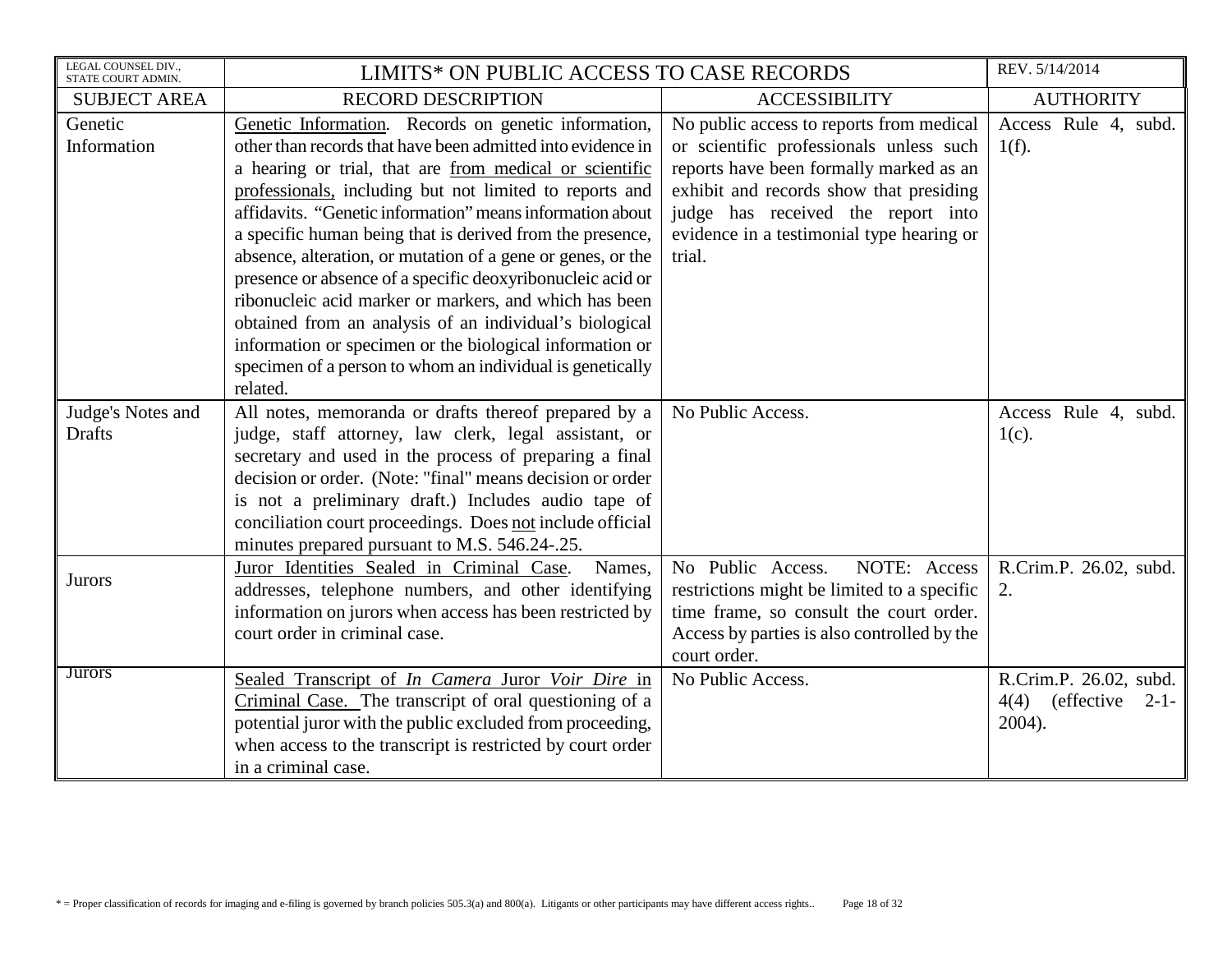| LEGAL COUNSEL DIV.,<br>STATE COURT ADMIN. | LIMITS* ON PUBLIC ACCESS TO CASE RECORDS                      |                                            | REV. 5/14/2014         |  |
|-------------------------------------------|---------------------------------------------------------------|--------------------------------------------|------------------------|--|
| <b>SUBJECT AREA</b>                       | <b>RECORD DESCRIPTION</b>                                     | <b>ACCESSIBILITY</b>                       | <b>AUTHORITY</b>       |  |
| Jurors                                    | General Juror Information. Lists of prospective grand         | No Public Access to social security        | Gen.R.Prac.<br>807(e); |  |
|                                           | and petit juror, and qualification questionnaires returned    | numbers. No public access to remainder     | 814.                   |  |
|                                           | by jurors. Does not include supplemental juror                | of information (please note the panel to   |                        |  |
|                                           | questionnaire in criminal case (see R.Crim.P. 26.02,          | the left excludes some items such as juror |                        |  |
|                                           | subd. 2(3) and form 50) or civil case (see "Supplemental      | names entered on courtroom minutes)        |                        |  |
|                                           | Questionnaire," below), juror names entered on official       | except by permission of court upon         |                        |  |
|                                           | minutes prepared pursuant to M.S. 546.24-.25 (i.e.,           | written request;                           |                        |  |
|                                           | witness/juror/exhibit log IS accessible to the public) or     |                                            |                        |  |
|                                           | verdict forms in publicly accessible proceedings, unless      |                                            |                        |  |
|                                           | access to the names is restricted by court order (see         |                                            |                        |  |
|                                           | previous panels). Includes voter registration list that is    |                                            |                        |  |
|                                           | used as the juror source list.                                |                                            |                        |  |
|                                           | (NOTE: A public information list on voters (essentially       |                                            |                        |  |
|                                           | the voter registration list minus date of birth) is available |                                            |                        |  |
|                                           | from the county auditor or secretary of state.)               |                                            |                        |  |
| <b>Jurors</b>                             | Supplemental Questionnaire in civil cases. Supplemental       | No public access unless formally admitted  | R.Civ.P. 47.01.        |  |
|                                           | juror questionnaires completed by jurors in civil cases.      | into evidence in a publicly accessible     |                        |  |
|                                           |                                                               | hearing or trial                           |                        |  |
|                                           |                                                               |                                            |                        |  |
|                                           | Does not include supplemental juror questionnaire in          |                                            |                        |  |
|                                           | criminal case (see R.Crim.P. 26.02, subd. 2(3) and form       |                                            |                        |  |
|                                           | 50) or qualification questionnaires (see "General Juror       |                                            |                        |  |
|                                           | Information," above).                                         |                                            |                        |  |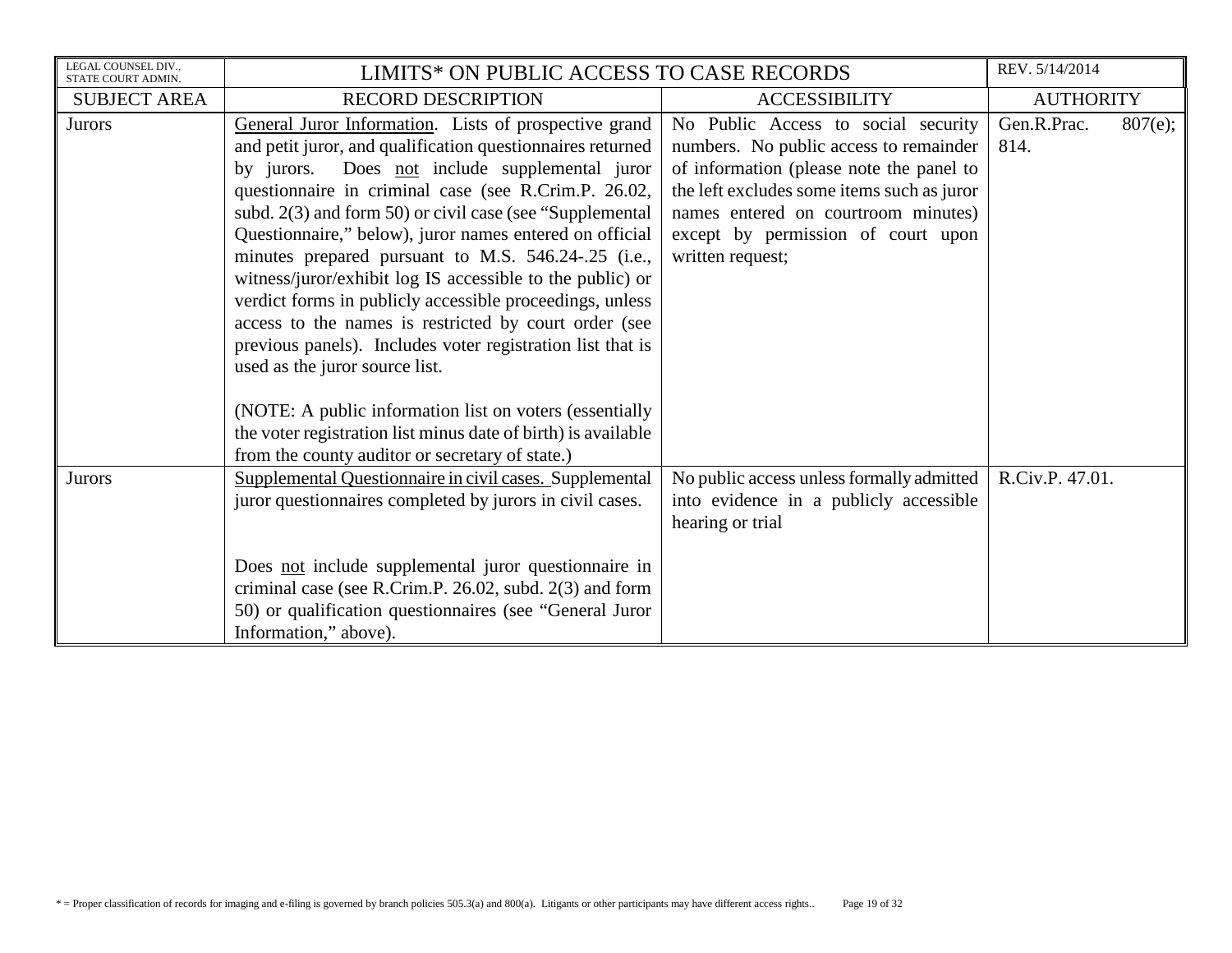| LEGAL COUNSEL DIV.,<br>STATE COURT ADMIN. | LIMITS* ON PUBLIC ACCESS TO CASE RECORDS                      |                                             | REV. 5/14/2014         |
|-------------------------------------------|---------------------------------------------------------------|---------------------------------------------|------------------------|
| <b>SUBJECT AREA</b>                       | <b>RECORD DESCRIPTION</b>                                     | <b>ACCESSIBILITY</b>                        | <b>AUTHORITY</b>       |
| Juvenile                                  | All juvenile delinquency and extended<br>General.             | No Public Access except by order of the     | Access Rule 4, subd.   |
| Delinquency and                           | jurisdiction juvenile (EJJ) court records except, for cases   | court.                                      | 1(d); R.Juv.Del.P. 30, |
| EJJ (child                                | pending on or after August 1, 1986, "legal records" of        |                                             | 15.03, subd. 4, 18.04, |
| protection is                             | delinquency or EJJ proceedings alleging or proving a          | NOTE: If a juvenile is referenced for       | subd. 4, 19.03, subd.  |
| addressed                                 | felony level violation by a juvenile at least 16 years old at | prosecution as an adult, a regular, adult   | 4, and 20.02, subd. 5; |
| separately, above)                        | the time of violation. "Legal records" that would be          | criminal complaint or indictment will       | M.S. 260B.163, subd.   |
|                                           | accessible to the public include the petition, summons,       | eventually be filed (and if not, the matter | 1; 260B.171, subd.4;   |
|                                           | notice, findings, orders, decrees, judgments, motions, and    | continues in juvenile court as if no        | Order for Hearing to   |
|                                           | documents so designated by the court. "Legal Records"         | reference occurred). If EJJ status is       | Consider Proposed      |
|                                           | would not include a sentencing worksheet, predisposition      | revoked and the stay of the adult sentence  | Amendments to the      |
|                                           | report under rule 15.03, certification study under rule       | is lifted, the jurisdiction of the juvenile | Rules of Juvenile      |
|                                           | 18.04, social, psychiatric or psychological studies under     | court terminates and subsequent records     | Delinquency            |
|                                           | rule 19.03, mental condition reports under rule 20.02, or     | are generated in adult criminal court. In   | Procedure, ADM10-      |
|                                           | discovery items submitted under rule 10. Documents and        | either case, the public may access only the | 8003 (Minn. S. Ct.     |
|                                           | other objects formally admitted into evidence in a            | adult criminal file, subject to the         | Filed Dec. 31, 2013)   |
|                                           | publicly accessible trial or testimonial type proceeding      | exceptions listed in this table for adult   | (declaring             |
|                                           | would also be accessible to the public unless otherwise       | criminal files.                             | inapplicable for time  |
|                                           | ordered by the court. NOTE: If all felony charges are         |                                             | being Minn. Stat. §    |
|                                           | dismissed prior to hearing or trial, the court may want to    | Note: Military recruiters and prospective   | 260B.171, subd. 9      |
|                                           | issue an order clarifying public access to the "legal"        | employers often request access to           | $(2013)$ purporting to |
|                                           | records." NOTE ALSO the exception to public access            | nonpublicly-accessible<br>delinquency       | restrict direct public |
|                                           | for such legal records that identify a minor victim of        | records and may even present a written      | access to juvenile     |
|                                           | sexual conduct (see next panel), reveal any information       | waiver from the juvenile to support their   | delinquency records    |
|                                           | about HIV testing requested by victim of sexual assault or    | request. R. Juv. Del. P. 30.02, subd. 3(C), | maintained<br>in       |
|                                           | other violent crime. (see second panel, below), or relate     | expressly prohibits access by prospective   | electronic format in   |
|                                           | to search warrants (see third panel, below). For              | employers or military services to any       | information<br>court   |
|                                           | delinquency and EJJ records closed before August 1,           | nonpublicly-accessible<br>delinquency       | systems).              |
|                                           | 1986, please consult your record retention schedule.          | records. The prohibition in rule 30.02      |                        |
|                                           |                                                               | negates any purported waiver and the        |                        |
|                                           | NOTE: Juvenile court rules prohibit internet access to        | nonpublicly-accessible<br>delinquency       |                        |
|                                           | juvenile court records that are otherwise accessible to the   | records may not be disclosed to military    |                        |
|                                           | public. See Remote Access below in this table.                | recruiters or prospective employers.        |                        |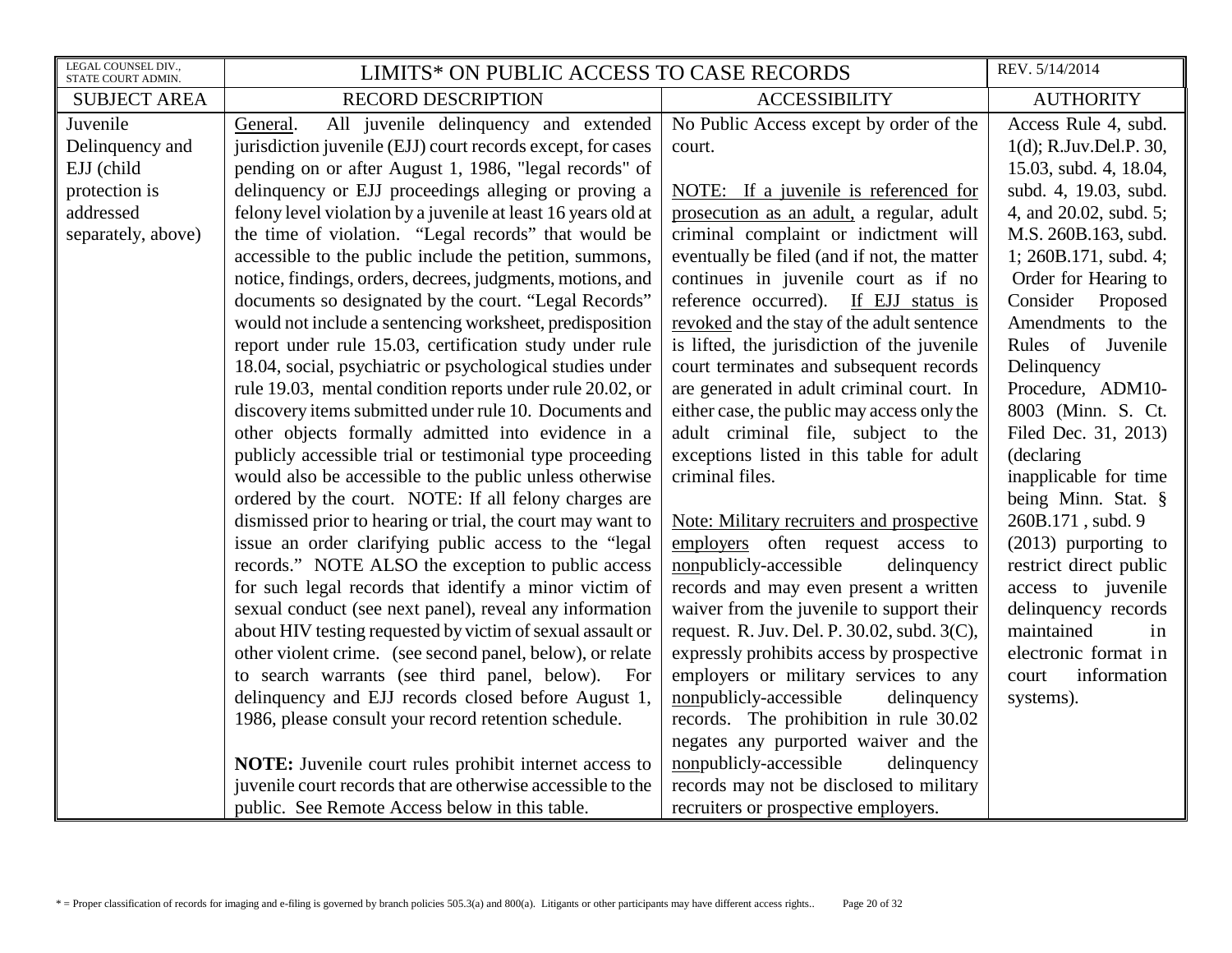| LEGAL COUNSEL DIV.,<br>STATE COURT ADMIN.                                                     | LIMITS* ON PUBLIC ACCESS TO CASE RECORDS                                                                                                                                                                                                                                                                                                                                                                                                                                                                                                                                                                                                                                                                                                                                                                                                                          |                                                                                                                                                                                                                                                                                          | REV. 5/14/2014   |
|-----------------------------------------------------------------------------------------------|-------------------------------------------------------------------------------------------------------------------------------------------------------------------------------------------------------------------------------------------------------------------------------------------------------------------------------------------------------------------------------------------------------------------------------------------------------------------------------------------------------------------------------------------------------------------------------------------------------------------------------------------------------------------------------------------------------------------------------------------------------------------------------------------------------------------------------------------------------------------|------------------------------------------------------------------------------------------------------------------------------------------------------------------------------------------------------------------------------------------------------------------------------------------|------------------|
| <b>SUBJECT AREA</b>                                                                           | <b>RECORD DESCRIPTION</b>                                                                                                                                                                                                                                                                                                                                                                                                                                                                                                                                                                                                                                                                                                                                                                                                                                         | <b>ACCESSIBILITY</b>                                                                                                                                                                                                                                                                     | <b>AUTHORITY</b> |
| Juvenile<br>Delinquency and<br>EJJ (child<br>protection is<br>addressed<br>separately, above) | Information In "Legal Records" of Delinquency and EJJ<br>Proceedings Identifying Juvenile Victim of Sexual<br>Assault Committed by 16+ Year Old. "Legal records" of<br>delinquency<br>and<br>extended jurisdiction juvenile<br>proceedings alleging or proving a felony level violation<br>committed by a juvenile at least 16 years old at the time<br>of violation, is a specific subcategory of juvenile court<br>records that are accessible to the public (see previous<br>panel), except that the court may not disclose any<br>information in the legal records relating to charged<br>violations of M.S. 609.342, .343, .344, .345, .3451 which<br>specifically identifies a victim who is a minor. "Legal<br>records" includes petition, summons, notice, findings,<br>orders, decrees, judgments, motions, and documents so<br>designated by the court. | No Public Access except by order of the<br>court.<br>NOTE: Does not permit denial of public<br>access to other information in the "legal"<br>records" of proceedings alleging or<br>proving a felony level violation by a<br>juvenile at least 16 years old at the time of<br>violation. | M.S. 609.3471.   |
| Juvenile<br>Delinquency and<br>EJJ (child<br>protection is<br>addressed<br>separately, above) | Information in "Legal Records" of Delinquency and EJJ<br>Proceedings Revealing HIV Test Requested by Victim.<br>"Legal records" of delinquency and extended jurisdiction<br>juvenile proceedings alleging or proving a felony level<br>violation committed by a juvenile at least 16 years old at<br>the time of violation, is a specific subcategory of juvenile<br>court records that are accessible to the public (see<br>previous panel), except that the court may not disclose<br>any information in the legal records relating to HIV<br>testing requested by a victim of sexual assault or any<br>other violent crime. (NOTE: statute contemplates that if<br>request is granted, no court record of the proceeding or<br>the test is to be maintained; consult court order for<br>specific directions.)                                                  | No Public Access. NOTE: Consult court<br>order for directions as to disclosure and<br>destruction of record. NOTE ALSO: Be<br>sure that TCIS <sup>®</sup> activity summary (IACT)<br>on public access mode does not disclose<br>the existence of the motion.                             | M.S. 611A.19     |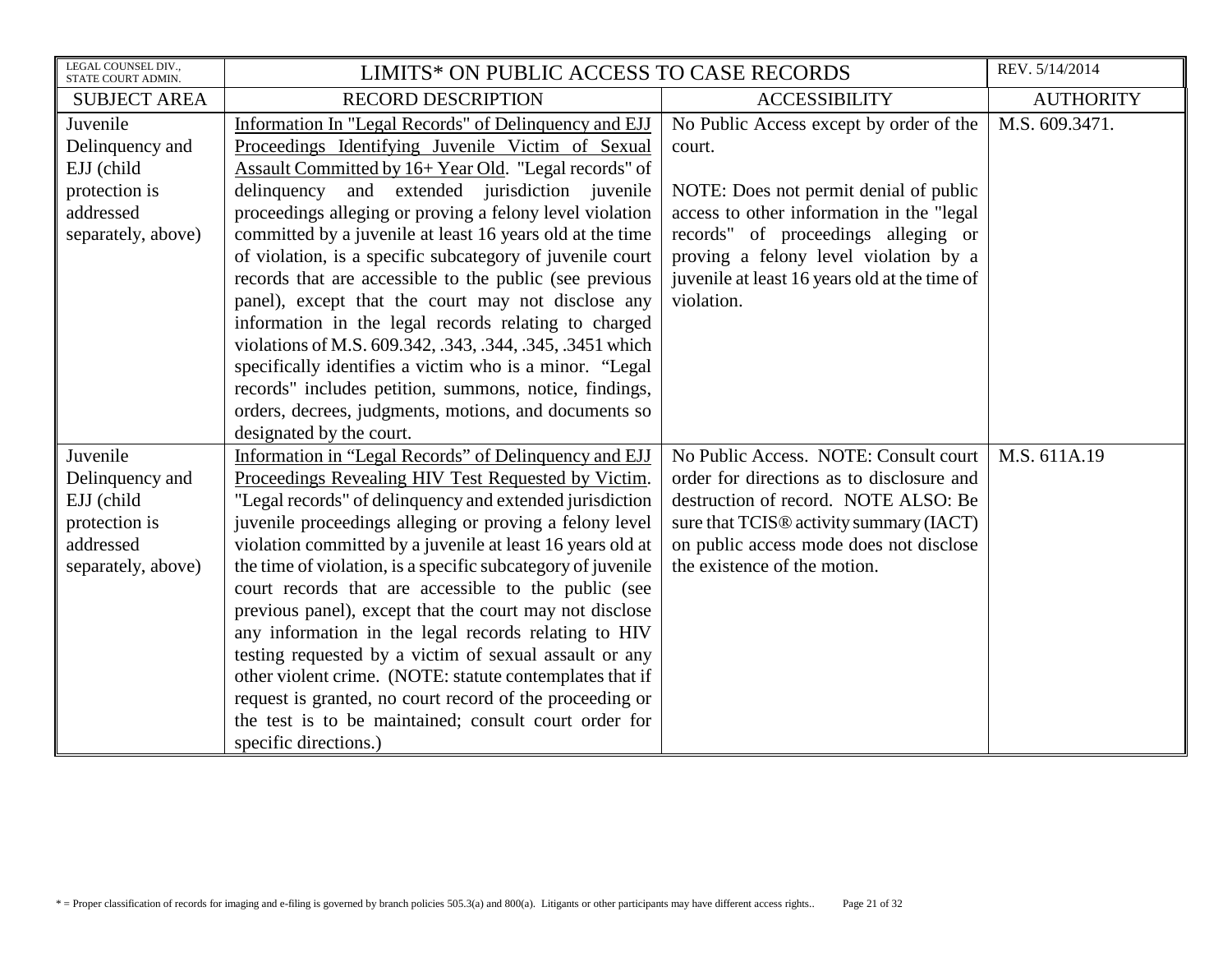| LEGAL COUNSEL DIV.,<br>STATE COURT ADMIN.                                                                     | LIMITS* ON PUBLIC ACCESS TO CASE RECORDS                                                                                                                                                                                                                                                                                                                                                                                                                                                                                                                                                                                                                                                                                                                                                                             |                                                                                                                                                                                                                                                          | REV. 5/14/2014                                                          |
|---------------------------------------------------------------------------------------------------------------|----------------------------------------------------------------------------------------------------------------------------------------------------------------------------------------------------------------------------------------------------------------------------------------------------------------------------------------------------------------------------------------------------------------------------------------------------------------------------------------------------------------------------------------------------------------------------------------------------------------------------------------------------------------------------------------------------------------------------------------------------------------------------------------------------------------------|----------------------------------------------------------------------------------------------------------------------------------------------------------------------------------------------------------------------------------------------------------|-------------------------------------------------------------------------|
| <b>SUBJECT AREA</b>                                                                                           | <b>RECORD DESCRIPTION</b>                                                                                                                                                                                                                                                                                                                                                                                                                                                                                                                                                                                                                                                                                                                                                                                            | <b>ACCESSIBILITY</b>                                                                                                                                                                                                                                     | <b>AUTHORITY</b>                                                        |
| Juvenile<br>Delinquency and<br>EJJ (child<br>protection is<br>addressed<br>separately, above)                 | Search Warrant Information In "Legal Records" of<br>Delinquency and EJJ Proceedings. "Legal records" of<br>delinquency<br>and extended jurisdiction juvenile<br>proceedings alleging or proving a felony level violation<br>committed by a juvenile at least 16 years old at the time<br>of violation, is a specific subcategory of juvenile court<br>records that are accessible to the public (see previous<br>panels), except that search warrants and related<br>information that have been designated for filing in<br>juvenile court are accessible to the public only to the<br>same extent that such information is accessible to the<br>public in adult criminal proceedings (see "Search<br>Warrant; General" and "Search Warrant; Order Not to<br>File" under the Criminal Case Records sections, above). | see "Search Warrant; General"<br>and<br>"Search Warrant; Order Not to File"<br>under the Criminal Case Records sections,<br>above                                                                                                                        | R.Juv.Ct. 4.01, 4.02<br>(effective September 1,<br>$2003$ ;             |
| Maternity-Paternity<br>Pre 1980 (also<br>referred to as<br>Illegitimacy or<br><b>Bastardy</b><br>proceedings) | For proceedings brought prior to August 1, 1980, all court<br>records of action to determine legitimacy or parentage of<br>child.                                                                                                                                                                                                                                                                                                                                                                                                                                                                                                                                                                                                                                                                                    | No public access except by court order.                                                                                                                                                                                                                  | M.S. 257.31 (1978);<br>M.S. 3272(e) (1923).                             |
| Maternity-Paternity<br>Post 1980                                                                              | For proceedings brought on or after August 1, 1980, all<br>court records, except "final judgment" (but not findings<br>of fact or social security numbers) and affidavits filed<br>pursuant to M.S. 548.09-.091, of action to determine<br>existence of parent-child relationship. (NOTE: "Final<br>judgment" means an appealable judgment, BUT findings<br>of fact and social security numbers contained in the<br>judgment papers are NOT accessible to the public.<br>NOTE ALSO that requests to establish or modify support<br>or custody are often brought within the same file after<br>there has been a final judgment adjudicating paternity,<br>and the resulting new judgment, once it is "final", will<br>also be accessible to the public, minus the findings of fact<br>and SSN.)                       | No Public Access. NOTE: Public access<br>allowed only to "final judgment," which<br>appealable judgment,<br>means<br><b>BUT</b><br>findings of fact and social security<br>numbers contained in the judgment papers<br>are NOT accessible to the public. | M.S. 518.146, 257.70,<br>257.66,<br>42 U.S.C.<br>$405(c)(2)(C)(viii)$ . |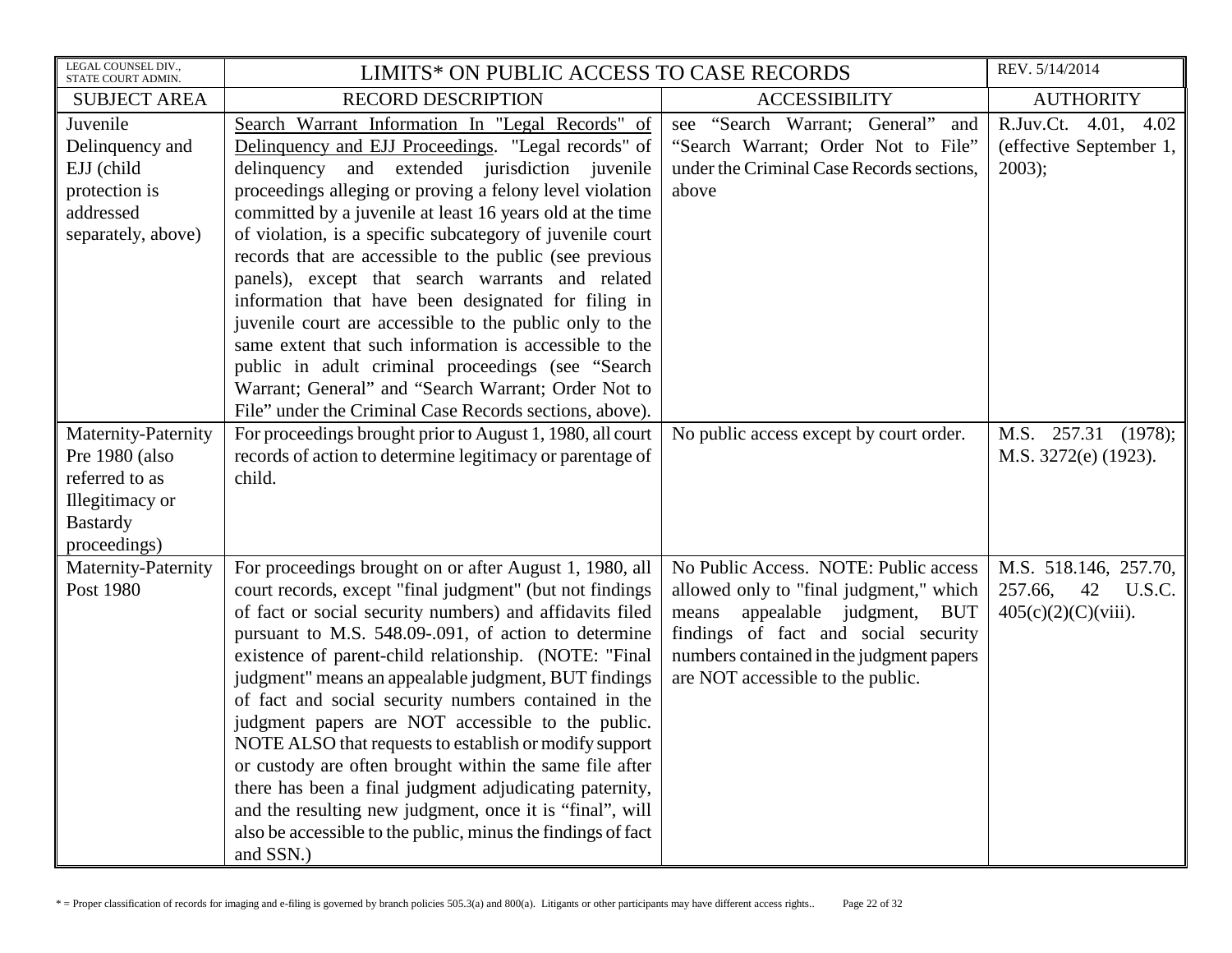| LEGAL COUNSEL DIV.,<br>STATE COURT ADMIN.                    | LIMITS* ON PUBLIC ACCESS TO CASE RECORDS                                                                                                                                                                                                                                                                                                                                                                                                                                                                                             |                                                                                                                                                                                                                                                                                           | REV. 5/14/2014                                                                                                                    |
|--------------------------------------------------------------|--------------------------------------------------------------------------------------------------------------------------------------------------------------------------------------------------------------------------------------------------------------------------------------------------------------------------------------------------------------------------------------------------------------------------------------------------------------------------------------------------------------------------------------|-------------------------------------------------------------------------------------------------------------------------------------------------------------------------------------------------------------------------------------------------------------------------------------------|-----------------------------------------------------------------------------------------------------------------------------------|
| <b>SUBJECT AREA</b>                                          | <b>RECORD DESCRIPTION</b>                                                                                                                                                                                                                                                                                                                                                                                                                                                                                                            | <b>ACCESSIBILITY</b>                                                                                                                                                                                                                                                                      | <b>AUTHORITY</b>                                                                                                                  |
| Name Change                                                  | All records of a name change in connection with a<br>witness and victim protection program.                                                                                                                                                                                                                                                                                                                                                                                                                                          | No public access to file and no public<br>acknowledgment of file. Court is to issue<br>an order prohibiting all access to the file<br>except that file is accessible to law                                                                                                               | M.S. 259.10, subd. 2.                                                                                                             |
|                                                              | Note: access to criminal history background search<br>records for other change of name proceedings (i.e., those<br>not involving witness or victim protection programs) is<br>covered under Court Services Catch All, above.                                                                                                                                                                                                                                                                                                         | enforcement, probation, and corrections.                                                                                                                                                                                                                                                  |                                                                                                                                   |
| Occupational<br>Safety and Health<br><b>Inspection Order</b> | Occupational Safety and Health Inspection Order. All<br>records of a request, and any resulting order, for an order<br>authorizing the commissioner of labor and industry or the<br>commissioner's designee to enter and inspect a workplace.                                                                                                                                                                                                                                                                                        | No public access to the records until<br>inspection has been completed, except by<br>consent of commissioner or designee.                                                                                                                                                                 | M.S. 182.659, subds. 6,<br>7; 182.667,<br>subd. 3<br><i>(imposing)</i><br>criminal<br>penalty for wrongful<br>advance disclosure) |
| <b>Race Records</b>                                          | Race Records. The contents of completed race census<br>forms obtained from participants in criminal, traffic,<br>juvenile and other matters, and the contents of race data<br>fields in any judicial branch computerized information<br>system. This does not prevent public access to source<br>documents such as complaints or petitions that are<br>otherwise accessible to the public. This also does not<br>prevent disclosure to parties of juror race data as part of<br>juror profile information for purposes of voir dire. | No Public Access.<br>Bulk Data disclosures. Race records may<br>be disclosed in bulk format if the recipient<br>of the records signs a nondisclosure<br>agreement approved by the state court<br>administrator and obtains a supreme court<br>order authorizing the bulk data disclosure. | Access Rule 4, subd.<br>$1(e)$ .                                                                                                  |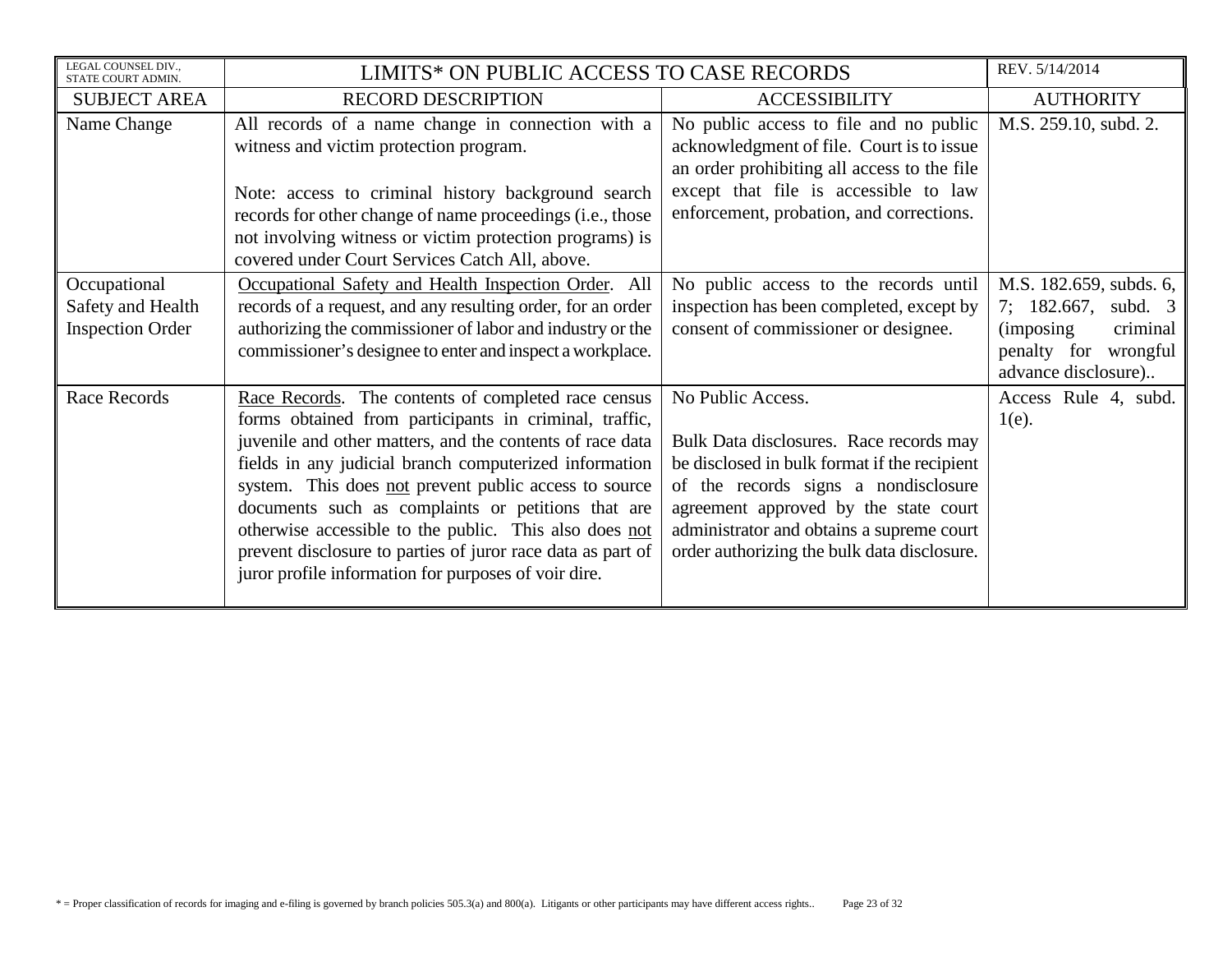| LEGAL COUNSEL DIV.,<br>STATE COURT ADMIN. | LIMITS* ON PUBLIC ACCESS TO CASE RECORDS                                                                                                                                                                                                                                                                                                                                                                                                                                                                                                                                                                                                                                                                                                                                                                                                                                                                                                                                                                                                        |                                                                                                                                                                                                                                                                                                                                                                                                                                                                                                                                                                                                                                                                                                                                                                                                                                                                                                                                                                                                                                                                                                                                                                                                                                                                                                                                                                                                      | REV. 5/14/2014                                                                                                                                                                                                                                                                                                                                                                                                                                                                                                                                                                                                                                                                                                                                           |
|-------------------------------------------|-------------------------------------------------------------------------------------------------------------------------------------------------------------------------------------------------------------------------------------------------------------------------------------------------------------------------------------------------------------------------------------------------------------------------------------------------------------------------------------------------------------------------------------------------------------------------------------------------------------------------------------------------------------------------------------------------------------------------------------------------------------------------------------------------------------------------------------------------------------------------------------------------------------------------------------------------------------------------------------------------------------------------------------------------|------------------------------------------------------------------------------------------------------------------------------------------------------------------------------------------------------------------------------------------------------------------------------------------------------------------------------------------------------------------------------------------------------------------------------------------------------------------------------------------------------------------------------------------------------------------------------------------------------------------------------------------------------------------------------------------------------------------------------------------------------------------------------------------------------------------------------------------------------------------------------------------------------------------------------------------------------------------------------------------------------------------------------------------------------------------------------------------------------------------------------------------------------------------------------------------------------------------------------------------------------------------------------------------------------------------------------------------------------------------------------------------------------|----------------------------------------------------------------------------------------------------------------------------------------------------------------------------------------------------------------------------------------------------------------------------------------------------------------------------------------------------------------------------------------------------------------------------------------------------------------------------------------------------------------------------------------------------------------------------------------------------------------------------------------------------------------------------------------------------------------------------------------------------------|
| <b>SUBJECT AREA</b>                       | <b>RECORD DESCRIPTION</b>                                                                                                                                                                                                                                                                                                                                                                                                                                                                                                                                                                                                                                                                                                                                                                                                                                                                                                                                                                                                                       | <b>ACCESSIBILITY</b>                                                                                                                                                                                                                                                                                                                                                                                                                                                                                                                                                                                                                                                                                                                                                                                                                                                                                                                                                                                                                                                                                                                                                                                                                                                                                                                                                                                 | <b>AUTHORITY</b>                                                                                                                                                                                                                                                                                                                                                                                                                                                                                                                                                                                                                                                                                                                                         |
| Restricted<br>Identifiers                 | Restricted Identifiers in All Case Types.<br>Restricted<br>(social<br>number,<br>Identifiers<br>security<br>employer<br>identification number, and financial account numbers of a<br>party or other person, whether in whole or in part) that<br>are:<br>-set forth on a Confidential Information Form<br>(Gen.R.Prac. Form 11.1) submitted by a party or prepared<br>by the court on or after July 1, 2005; or<br>-- maintained by the court in its register of actions (i.e.,<br>activity summary or similar information that lists the title,<br>origination, activities, proceedings and filings in each<br>case), calendars, indexes, and judgment docket; or<br>-- included on judgments, orders, decisions, and notices<br>issued by the court on or after July 1, 2005.<br>For social security numbers contained in petitions, orders,<br>decrees and other documents submitted to or issued by<br>the court prior to July 1, 2005, in family law cases, see<br>"Dissolution, Custody & Support," "Social Security"<br>Numbers," above. | No public access.<br>NOTE: The parties are solely responsible<br>for ensuring that restricted identifiers do<br>not otherwise appear on any pleading or<br>other document (except the confidential<br>Information form 11.1) filed by a party<br>with the court on or after July 1, 2005.<br>The court administrator is <b>not</b> responsible<br>for reviewing every word of each pleading<br>or document filed by a party on or after<br>July 1, 2005, to ensure that Restricted<br>Identifiers appear only on the Confidential<br>Information Form.<br>If Restricted<br>Identifiers are observed by court staff<br>other than on form 11.1, however, the<br>document must be classified<br>as<br>confidential2 for imaging or e-filing<br>purposes unless and until the Restricted<br>Identifiers are removed and placed on<br>form 11.1. Staff should remind the filing<br>party (e.g., by deficiency notice or<br>courtesy call) of the requirement to follow<br>rule 11 and, where necessary, obtain<br>enforcement assistance from the bench.<br>The Confidential Information Form 11.1<br>shall not be accessible to the public.<br>Courts shall not include restricted<br>identifiers<br>on judgments,<br>orders,<br>decisions, and notices issued by the court<br>on or after July 1, 2005, except on the<br>Confidential Information Form 11.1,<br>which is not accessible to the public. | Gen.R.Prac.<br>11.02;<br>361.02, 361.05, 370.04,<br>371.04,<br>and 372.04.<br>Judicial Branch Policy<br>503(a)<br>Electronic<br>Document Security and<br>Document<br><b>Sharing</b><br>Procedures,<br>800(a)<br>Access to Electronic<br>All<br>Records:<br>Data<br>Consumer Groups.<br>NOTE: Although recent<br>legislation codified as<br>M.S. 548.101 directs<br>that partial (i.e., last<br>four<br>numbers)<br>Restricted Identifiers are<br>to be submitted to the<br>in<br>assigned<br>court<br>consumer debt default<br>matters,<br>under<br>Gen.R.Prac<br>11<br>the<br>partial<br>Restricted<br>Identifiers must still be<br>submitted on form 11.1<br>and should not appear<br>on otherwise publicly-<br>accessible pleadings and<br>documents. |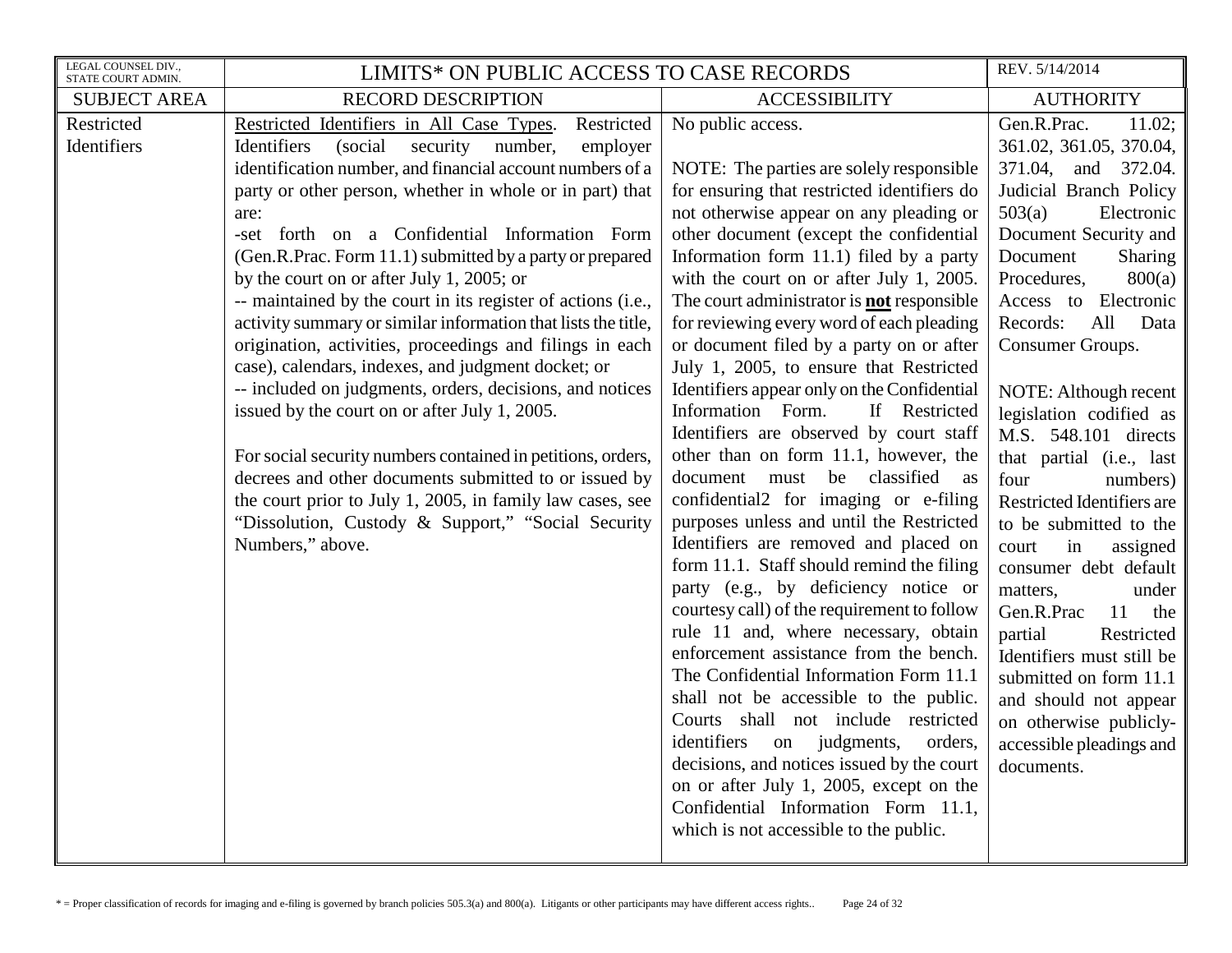| LEGAL COUNSEL DIV.,<br>STATE COURT ADMIN. | LIMITS* ON PUBLIC ACCESS TO CASE RECORDS                                                                                                                                                                                                                    |                                                                                                                                                                                                                                                                                                                                                                                                                                              | REV. 5/14/2014                                              |
|-------------------------------------------|-------------------------------------------------------------------------------------------------------------------------------------------------------------------------------------------------------------------------------------------------------------|----------------------------------------------------------------------------------------------------------------------------------------------------------------------------------------------------------------------------------------------------------------------------------------------------------------------------------------------------------------------------------------------------------------------------------------------|-------------------------------------------------------------|
| <b>SUBJECT AREA</b>                       | <b>RECORD DESCRIPTION</b>                                                                                                                                                                                                                                   | <b>ACCESSIBILITY</b>                                                                                                                                                                                                                                                                                                                                                                                                                         | <b>AUTHORITY</b>                                            |
| Recordings                                | Recordings of Proceedings in District Court. Recordings<br>of proceedings in district court including, but not limited<br>to, digital, tape or other electronic recordings, and<br>recordings used for backup to a stenographically-reported<br>proceeding, | Contents of recordings of proceedings<br>may be disseminated by transcript only<br>except: (a) there are no transcripts in<br>conciliation court; (b) playback of the<br>recording is authorized only (i) by<br>authorized operators of the recording<br>equipment; (ii) for use by those authorized<br>to prepare official transcripts; (iii) during<br>the proceeding at the discretion of the<br>court; and (iv) at the discretion of the | Access Rule 4, subd. 3<br>(effective March)<br>1,<br>2008). |
|                                           |                                                                                                                                                                                                                                                             | court for the use of the court; and (c) off<br>the record remarks shall not be listened to<br>or used except by authorized operators of<br>the recording equipment to orient<br>themselves on recording content.<br>NOTE: The public may only obtain<br>of<br>publicly-accessible<br>transcripts<br>proceedings.                                                                                                                             |                                                             |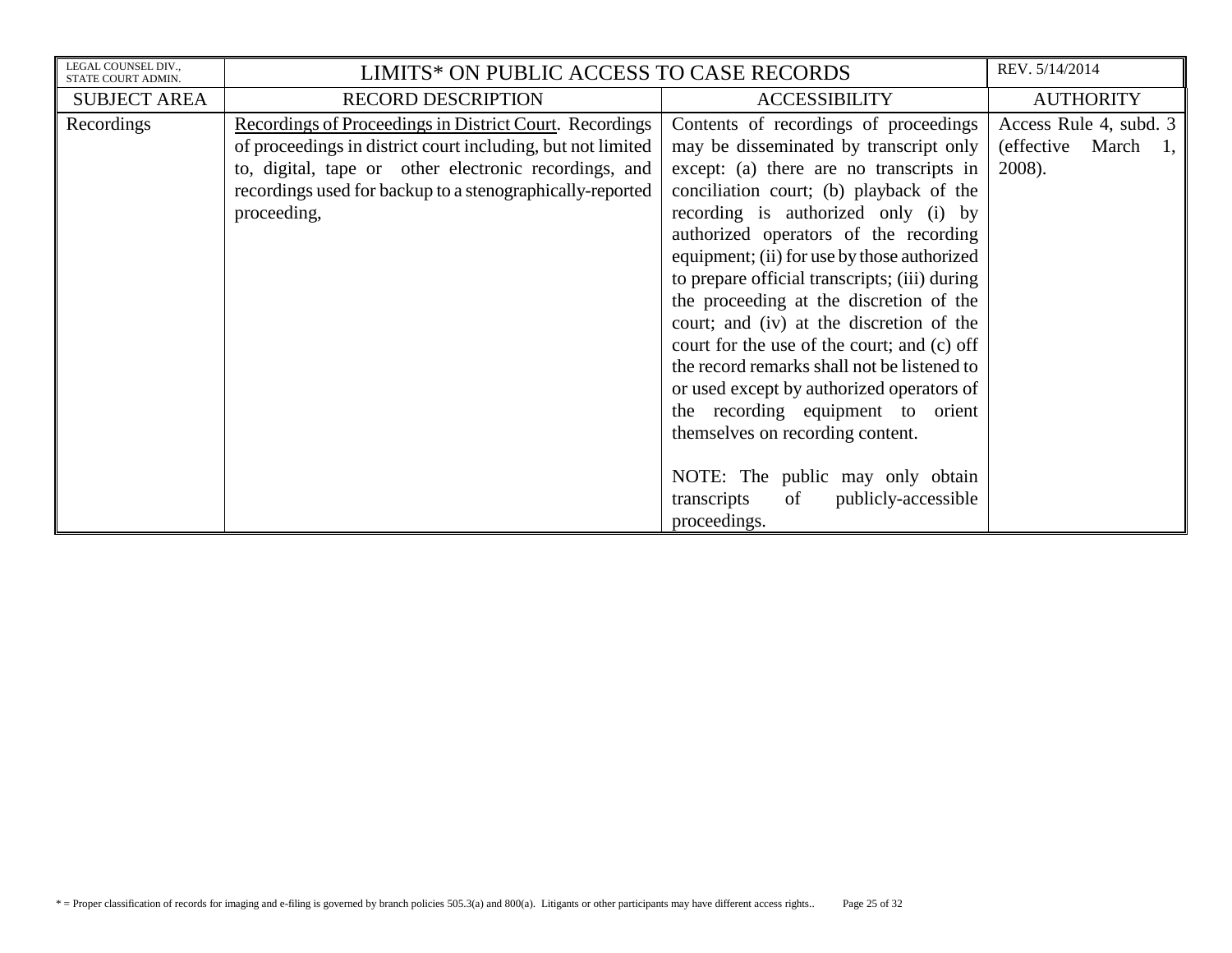| LEGAL COUNSEL DIV.,<br>STATE COURT ADMIN. | LIMITS* ON PUBLIC ACCESS TO CASE RECORDS                                                                                                                                                                                                                                                                                                                                                                                                                                                                                                                                                                                                                                                                                                                                                                                                                                                                                                             |                                                                                                                                                                                                                                                                                                                                                                                                                                                                                                                                                                                                                                                                                                                                                                                                                                                                                                                                                                                                                                                         | REV. 5/14/2014         |
|-------------------------------------------|------------------------------------------------------------------------------------------------------------------------------------------------------------------------------------------------------------------------------------------------------------------------------------------------------------------------------------------------------------------------------------------------------------------------------------------------------------------------------------------------------------------------------------------------------------------------------------------------------------------------------------------------------------------------------------------------------------------------------------------------------------------------------------------------------------------------------------------------------------------------------------------------------------------------------------------------------|---------------------------------------------------------------------------------------------------------------------------------------------------------------------------------------------------------------------------------------------------------------------------------------------------------------------------------------------------------------------------------------------------------------------------------------------------------------------------------------------------------------------------------------------------------------------------------------------------------------------------------------------------------------------------------------------------------------------------------------------------------------------------------------------------------------------------------------------------------------------------------------------------------------------------------------------------------------------------------------------------------------------------------------------------------|------------------------|
| <b>SUBJECT AREA</b>                       | <b>RECORD DESCRIPTION</b>                                                                                                                                                                                                                                                                                                                                                                                                                                                                                                                                                                                                                                                                                                                                                                                                                                                                                                                            | <b>ACCESSIBILITY</b>                                                                                                                                                                                                                                                                                                                                                                                                                                                                                                                                                                                                                                                                                                                                                                                                                                                                                                                                                                                                                                    | <b>AUTHORITY</b>       |
| <b>Remote Access</b>                      | Remotely Accessible Case Records. Case records that<br>can be electronically searched, inspected, or copied<br>without the need to physically visit a court facility, and<br>such records have been in existence for not more than<br>ninety (90) years.<br>NOTE: The state court administrator's office has the<br>authority to designate additional locations (e.g., a<br>government service center, registrar of titles office or<br>similar location that is not in the same building as the<br>court's offices) as court facilities for purposes of remote<br>access so that the public could have access to court<br>records without the limitations on remote access. In<br>some counties, these types of offices are located in the<br>courthouse and in other counties they are in a separate<br>building. This change allows such offices to provide the<br>same level of access to court records regardless of where<br>they are located. | Subject to the exclusions and restrictions<br>in the frames below, remote access is<br>limited to:<br>-- register of actions (a register or list of<br>origination,<br>activities,<br>title,<br>the<br>proceedings and filings in each case<br>[MINN. STAT. § 485.07(1)]);<br>--calendars<br>(lists)<br>searchable<br><b>or</b><br>compilations of the cases to be heard or<br>tried at a particular court house or court<br>division [MINN. STAT. $§$ 485.11]);<br>--indexes (alphabetical lists or searchable<br>compilations for plaintiffs and for<br>defendants for all cases including the<br>names of the parties, date commenced,<br>case file number, and such other data as<br>the court directs [MINN. STAT. § 485.08]);<br>--judgment docket (alphabetical list or<br>searchable compilation including name of<br>each judgment debtor, amount of the<br>judgment, and precise time of its entry<br>[MINN. STAT. $§$ 485.07(3)]);<br>--judgments, orders, appellate opinions,<br>and notices prepared by the court.<br>(contined next page) | Access Rule 8, subd. 2 |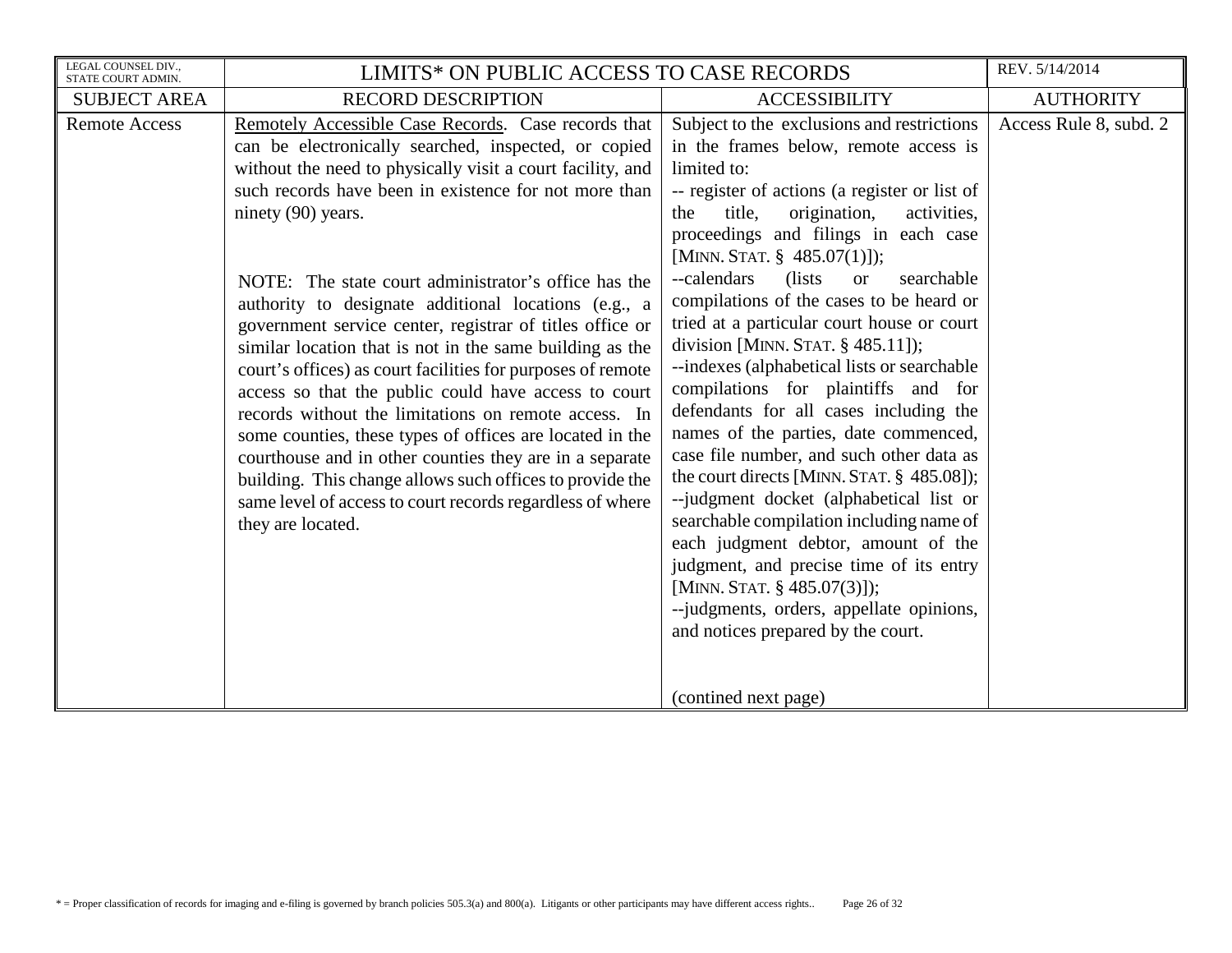| LEGAL COUNSEL DIV.,<br>STATE COURT ADMIN. | LIMITS* ON PUBLIC ACCESS TO CASE RECORDS                                                                                                           |                                                                                                                                                                                                                                                                                                                                                                                                                                                                                                                                                                                                                                                                                                                                                                                                                                                                                                                                                                                                                                                                                                                                                                                                                                                                                                                                                     | REV. 5/14/2014         |
|-------------------------------------------|----------------------------------------------------------------------------------------------------------------------------------------------------|-----------------------------------------------------------------------------------------------------------------------------------------------------------------------------------------------------------------------------------------------------------------------------------------------------------------------------------------------------------------------------------------------------------------------------------------------------------------------------------------------------------------------------------------------------------------------------------------------------------------------------------------------------------------------------------------------------------------------------------------------------------------------------------------------------------------------------------------------------------------------------------------------------------------------------------------------------------------------------------------------------------------------------------------------------------------------------------------------------------------------------------------------------------------------------------------------------------------------------------------------------------------------------------------------------------------------------------------------------|------------------------|
| <b>SUBJECT AREA</b>                       | <b>RECORD DESCRIPTION</b>                                                                                                                          | <b>ACCESSIBILITY</b>                                                                                                                                                                                                                                                                                                                                                                                                                                                                                                                                                                                                                                                                                                                                                                                                                                                                                                                                                                                                                                                                                                                                                                                                                                                                                                                                | <b>AUTHORITY</b>       |
| <b>Remote Access</b>                      | Remotely Accessible Case Records, cont.                                                                                                            | Data Element Exclusions: no remote<br>access to the following data fields with<br>regard to parties or their family members,<br>jurors, witnesses (other than expert<br>witnesses), or victims of a criminal or<br>delinquent act:<br>--social security numbers and employer<br>identification numbers;<br>--street addresses;<br>--telephone numbers;<br>--financial account numbers; and<br>-- in the case of a juror, witness (except<br>and expert witness), or victim of a<br>criminal or delinquent act, information<br>that either specifically identifies the<br>individual or from which the identity of<br>the individual could be ascertained.<br>NOTE: Street addresses of parties may be<br>made available by access agreement in a<br>form prepared by the state court<br>administrator and approved by the Judicial<br>Council.<br>NOTE: It is recommended that court<br>personnel preparing judgments, orders,<br>appellate opinions and notices limit the<br>disclosure of street addresses, phone<br>numbers and identities to what is necessary<br>and relevant for the purposes of the<br>document. Inclusion of SSN or financial<br>account numbers is precluded as discussed<br>in the section on Restricted Identifiers,<br>above. Disclosure of juror information is<br>restricted as discussed in Juror Records,<br>above. | Access Rule 8, subd. 2 |
|                                           | = Proper classification of records for imaging and e-filing is governed by branch policies $505.3(a)$ and $800(a)$ . Litigants or other participan | $Disclosure$ Authorized, by, Order. After<br>notice to the parties and an opportunity to<br>be heard, the presiding judge may by                                                                                                                                                                                                                                                                                                                                                                                                                                                                                                                                                                                                                                                                                                                                                                                                                                                                                                                                                                                                                                                                                                                                                                                                                    |                        |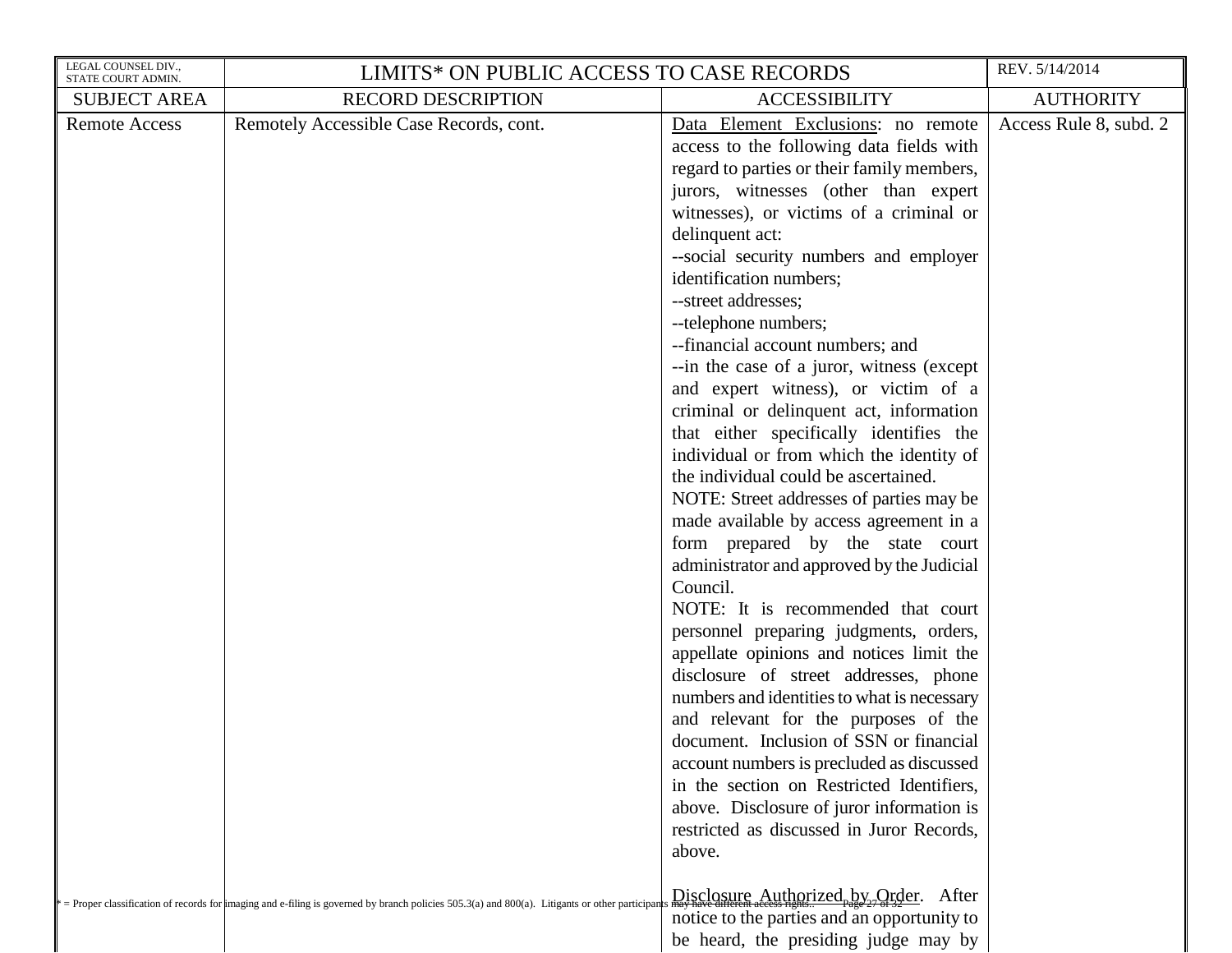| LEGAL COUNSEL DIV.,<br>STATE COURT ADMIN. | LIMITS* ON PUBLIC ACCESS TO CASE RECORDS                                                                                                                                      |                                                                                                                                                                                                                                                                                                                                                                                                                                                                                                                                                                                                                                                                                                                                                                                                                                                                                                                                                                                                                                                                                                                                                                                                                                                                                                                                                                                                                                                                                                           | REV. 5/14/2014         |
|-------------------------------------------|-------------------------------------------------------------------------------------------------------------------------------------------------------------------------------|-----------------------------------------------------------------------------------------------------------------------------------------------------------------------------------------------------------------------------------------------------------------------------------------------------------------------------------------------------------------------------------------------------------------------------------------------------------------------------------------------------------------------------------------------------------------------------------------------------------------------------------------------------------------------------------------------------------------------------------------------------------------------------------------------------------------------------------------------------------------------------------------------------------------------------------------------------------------------------------------------------------------------------------------------------------------------------------------------------------------------------------------------------------------------------------------------------------------------------------------------------------------------------------------------------------------------------------------------------------------------------------------------------------------------------------------------------------------------------------------------------------|------------------------|
| <b>SUBJECT AREA</b>                       | <b>RECORD DESCRIPTION</b>                                                                                                                                                     | <b>ACCESSIBILITY</b>                                                                                                                                                                                                                                                                                                                                                                                                                                                                                                                                                                                                                                                                                                                                                                                                                                                                                                                                                                                                                                                                                                                                                                                                                                                                                                                                                                                                                                                                                      | <b>AUTHORITY</b>       |
| <b>Remote Access</b>                      | Remotely Accessible Case Records, cont.                                                                                                                                       | Preconviction/Preadjudication<br>Restrictions: reasonable efforts<br>and<br>reasonable and proportionate resources<br>must be expended to prevent preconviction<br>criminal records and preconviction and<br>preadjudication juvenile records from<br>being electronically searched by defendant<br>name by the majority of known,<br>mainstream automated tools. These tools<br>include the courts' own computer systems<br>(e.g., MNCIS). "Preconviction criminal<br>record" is a record, other than an appellate<br>court record, for which there is no<br>conviction as defined in MINN. STAT.<br>§ 609.02, subd. 5 (2004), on any of the<br>charges. "Preconviction or preadjudication<br>juvenile record" means a record, other than<br>an appellate court record, for which there<br>is no adjudication of delinquency,<br>adjudication of traffic offender, or<br>extended jurisdiction juvenile conviction as<br>provided in the applicable court rules or<br>For<br>statutes.<br>delinquency,<br>see<br>R.JUV.DEL.P. 15.05, subd. 1(A); M.S.<br>260B.198, subd. 1 (Supp. 2007). For<br>traffic offender, see R.JUV.DEL.P. 17.09,<br>subd. 2(B); M. S. 260B.225, subd.9<br>(2006). For extended jurisdiction juvenile,<br>see R.JUV.DEL.P. 19.10, subd. 1(A); M.S.<br>260B.130, subd.4 (2006). An "appellate<br>court record" means the appellate court's<br>opinions, orders, judgments, notices and<br>case management system records, but not<br>the trial court record related to an appeal. | Access Rule 8, subd. 2 |
|                                           | Proper classification of records for imaging and e-filing is governed by branch policies 505.3(a) and 800(a) Litigants or other participants may have different access rights | Page 28 of 32                                                                                                                                                                                                                                                                                                                                                                                                                                                                                                                                                                                                                                                                                                                                                                                                                                                                                                                                                                                                                                                                                                                                                                                                                                                                                                                                                                                                                                                                                             |                        |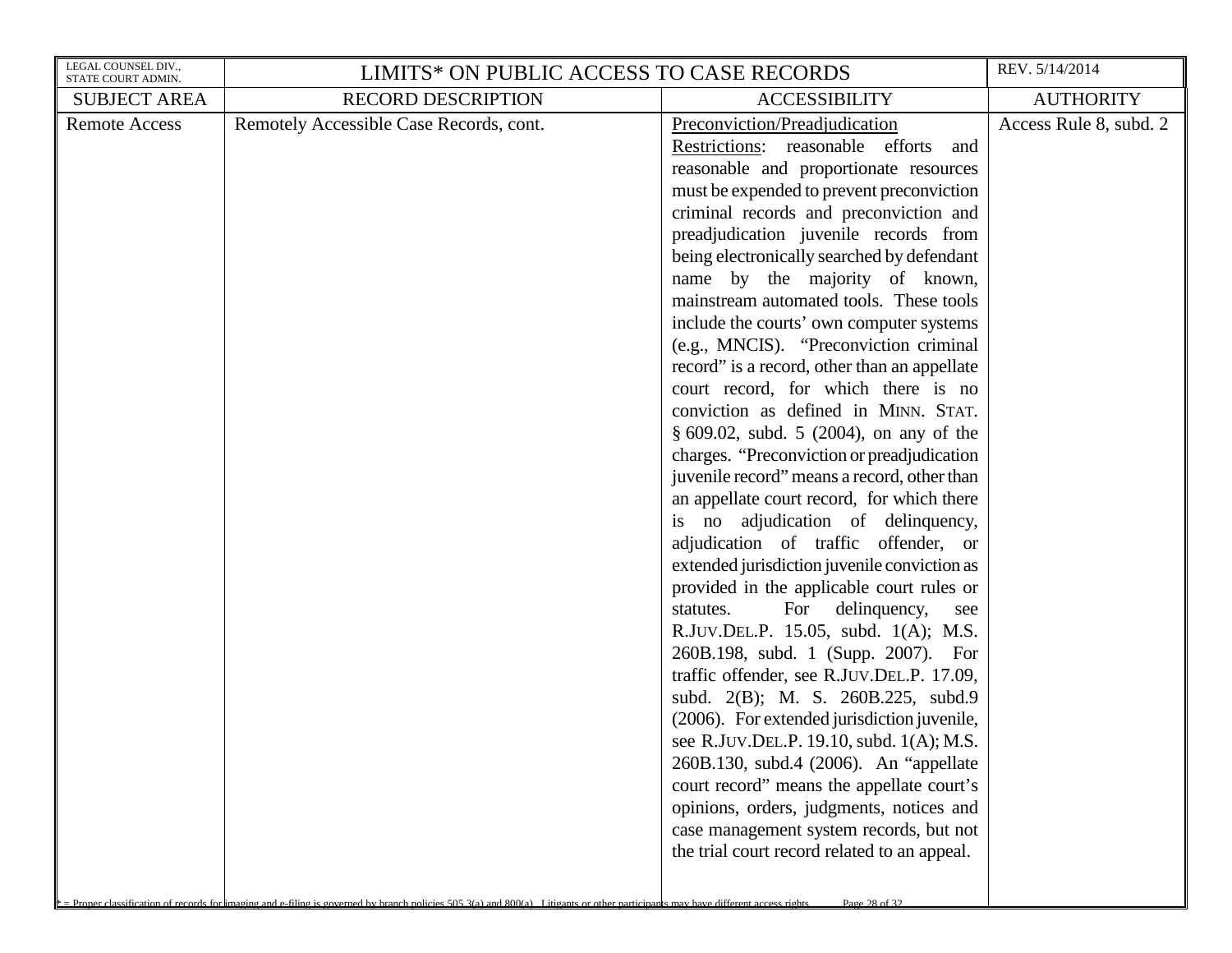| LEGAL COUNSEL DIV<br>STATE COURT ADMIN. | LIMITS* ON PUBLIC ACCESS TO CASE RECORDS |                                                                                                                                                                                                                                                                                                                                                                                                | REV. 5/14/2014         |
|-----------------------------------------|------------------------------------------|------------------------------------------------------------------------------------------------------------------------------------------------------------------------------------------------------------------------------------------------------------------------------------------------------------------------------------------------------------------------------------------------|------------------------|
| <b>SUBJECT AREA</b>                     | <b>RECORD DESCRIPTION</b>                | <b>ACCESSIBILITY</b>                                                                                                                                                                                                                                                                                                                                                                           | <b>AUTHORITY</b>       |
| <b>Remote Access</b>                    | Remotely Accessible Case Records, cont.  | E-mail and Facsimile Transmission. Any<br>record custodian may, in the custodian's<br>discretion and subject to applicable fees,<br>provide public access by e-mail or<br>facsimile transmission to publicly<br>accessible records that would not otherwise<br>be remotely accessible under Access Rule<br>8, subd. 2 (e.g., criminal complaints,<br>pleadings, orders, disposition bulletins, | Access Rule 8, subd. 2 |
|                                         |                                          | and other documents). This restores prior<br>practice that was inadvertently cut off by<br>the scope of "remote access" limits.<br>Limiting such disclosures to the discretion<br>of the court administrator relies on the<br>common sense of court staff to ensure that<br>this exception does not swallow the limits<br>on remote and bulk data access.<br>(continued next page)             |                        |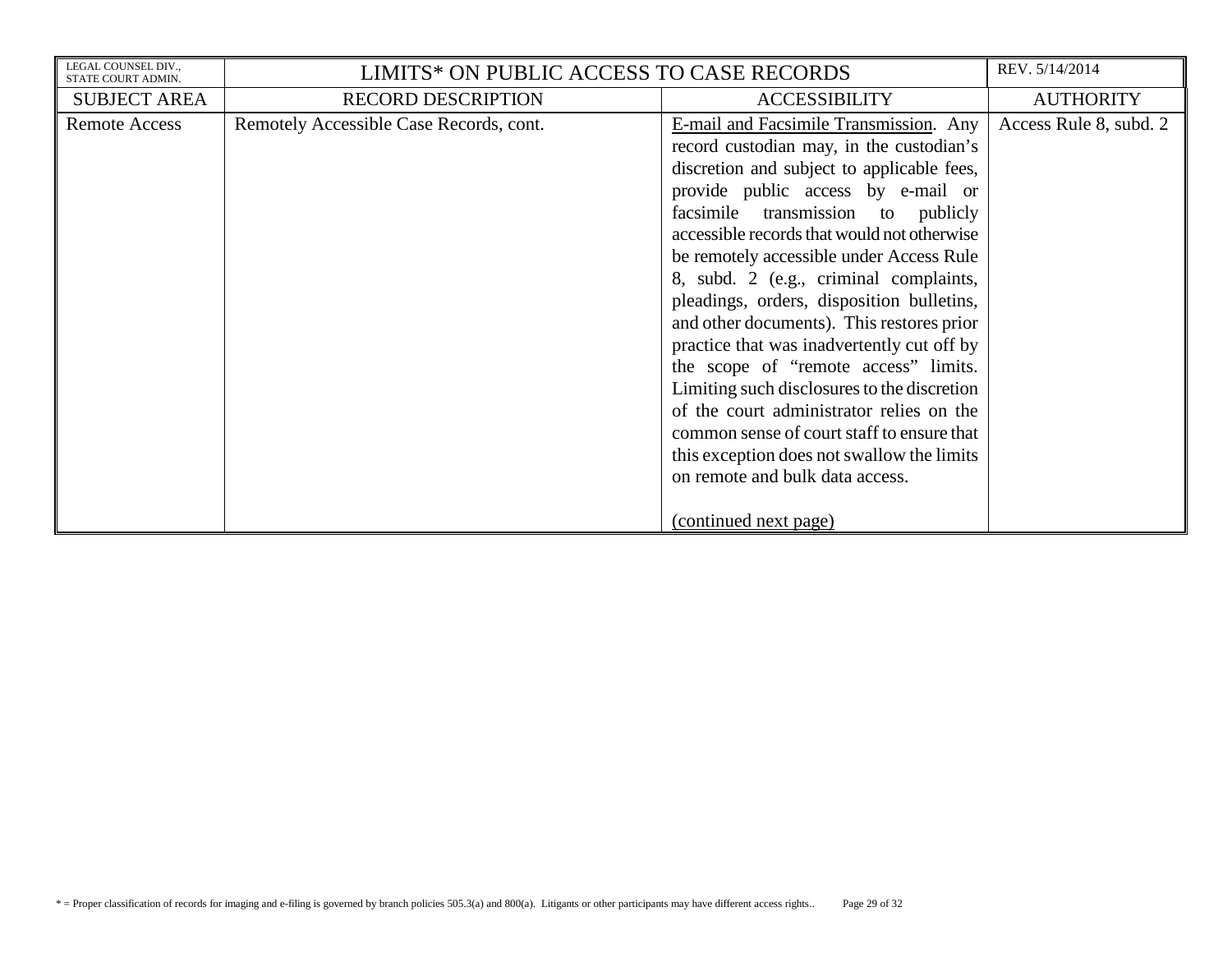| LEGAL COUNSEL DIV.,<br>STATE COURT ADMIN. | LIMITS* ON PUBLIC ACCESS TO CASE RECORDS |                                                                                                                                                                                                                                                                                                                                                                                                                                                                                                                                                                                                                                                                                                              | REV. 5/14/2014                                 |
|-------------------------------------------|------------------------------------------|--------------------------------------------------------------------------------------------------------------------------------------------------------------------------------------------------------------------------------------------------------------------------------------------------------------------------------------------------------------------------------------------------------------------------------------------------------------------------------------------------------------------------------------------------------------------------------------------------------------------------------------------------------------------------------------------------------------|------------------------------------------------|
| <b>SUBJECT AREA</b>                       | <b>RECORD DESCRIPTION</b>                | <b>ACCESSIBILITY</b>                                                                                                                                                                                                                                                                                                                                                                                                                                                                                                                                                                                                                                                                                         | <b>AUTHORITY</b>                               |
| <b>Remote Access</b>                      | Remotely Accessible Case Records, cont.  | Bulk data<br>Bulk Data disclosures:<br>disclosure of electronic case records is<br>limited to records that are remotely<br>accessible except that preconviction<br>criminal records and preconviction and<br>preadjudication juvenile records are not<br>accessible unless the recipient enters into<br>an agreement in the form approved by the<br>state court administrator providing that<br>the recipient will not disclose or<br>disseminate the data in a manner that<br>identifies specific individuals who are the<br>subject of such data. Bulk disclosures of<br>Attorney Registration records must<br>comply with Rule 7.B. of the Rules of the<br>Supreme Court for Registration of<br>Attorneys | Access Rule 8, subds. 2,<br>3; R.Atty.Reg. 7E. |
|                                           |                                          | Appellate briefs. The State Law Library<br>may, to the extent that it has the resources<br>and technical capacity to do so, provide<br>remote access to appellate court briefs<br>provided that the following are redacted:<br>appendices to briefs, data listed in Rule 8,<br>subd. 2(b) of access rules, and other<br>records that are not accessible to the public.<br>Criminal<br>Criminal Justice Agencies.<br>justice agencies may have broader remote<br>access rights. See Access Rule 8, subd. 4<br>for details.                                                                                                                                                                                    |                                                |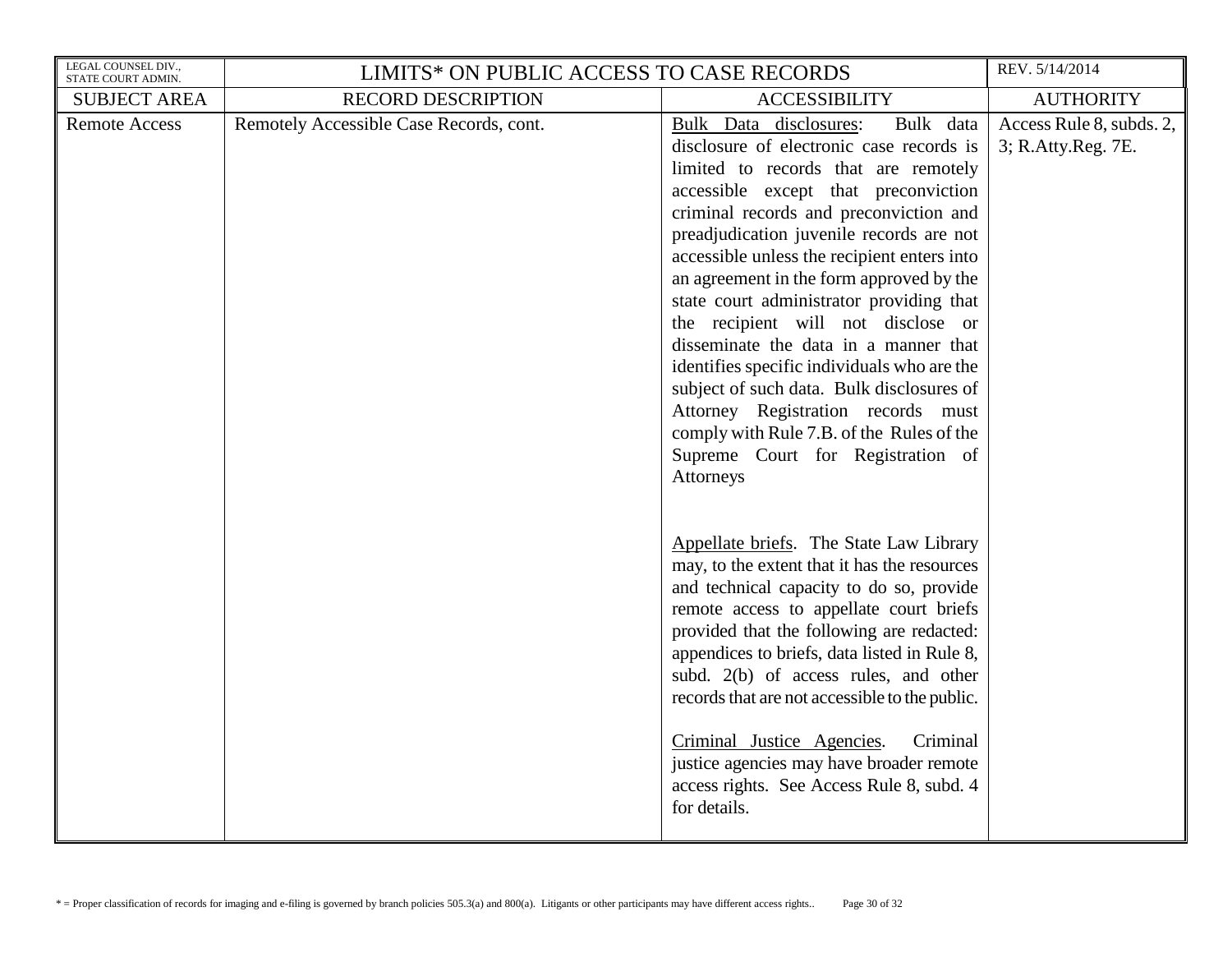| LEGAL COUNSEL DIV.,<br>STATE COURT ADMIN. | LIMITS* ON PUBLIC ACCESS TO CASE RECORDS |                                                                                                                                                                                                                                                                                                                                                                                                                                                                                                                                                                                                                                                             | REV. 5/14/2014                                                                                                                     |
|-------------------------------------------|------------------------------------------|-------------------------------------------------------------------------------------------------------------------------------------------------------------------------------------------------------------------------------------------------------------------------------------------------------------------------------------------------------------------------------------------------------------------------------------------------------------------------------------------------------------------------------------------------------------------------------------------------------------------------------------------------------------|------------------------------------------------------------------------------------------------------------------------------------|
| <b>SUBJECT AREA</b>                       | <b>RECORD DESCRIPTION</b>                | <b>ACCESSIBILITY</b>                                                                                                                                                                                                                                                                                                                                                                                                                                                                                                                                                                                                                                        | <b>AUTHORITY</b>                                                                                                                   |
| <b>Remote Access</b>                      | Remotely Accessible Case Records, cont.  | Protection Order, Restraining Order or<br>No remote ( <i>i.e.</i> , <i>internet</i> )<br>Injunction.<br>access by the general public to any<br>injunction, restraining order, or any other<br>order issued by a civil or criminal court<br>for the purpose of preventing violent or<br>threatening acts or harassment against,<br>sexual<br>violence,<br>contact or<br><sub>or</sub><br>communication with<br>physical<br><b>or</b><br>proximity to, another person, including<br>any temporary or final order issued by a<br>civil or criminal court.<br>Includes<br>applications for and registration of such<br>orders. Includes proceedings under Minn. | 18<br>U.S.C.A.<br>§<br>$2265(d)(3)$ (this is part<br>of the federal law<br>known as the Violence<br>Against Women Act or<br>VAWA), |
| <b>Remote Access</b>                      | Remotely Accessible Case Records, cont.  | Stat. §§ 518B.01 and 609.748 and 629.75.<br>Juvenile Delinquency and Extended<br>Jurisdiction Juvenile involving Juvenile<br>16 years or older at time of alleged<br>offense and felony level charges.<br>N <sub>o</sub><br>remote (i.e., internet) access by the<br>general public to all publicly-accessible<br>juvenile delinquency and extended<br>jurisdiction juvenile (EJJ) "legal records."<br>See Juvenile Records frame above in this<br>table). These records involve allegations<br>or adjudications of felony level violation<br>by a juvenile at least 16 years old at the<br>time of violation.                                              | 30.02<br>R.JUV.DEL.P.<br><i>(effective)</i><br>May<br>14,<br>2014).                                                                |